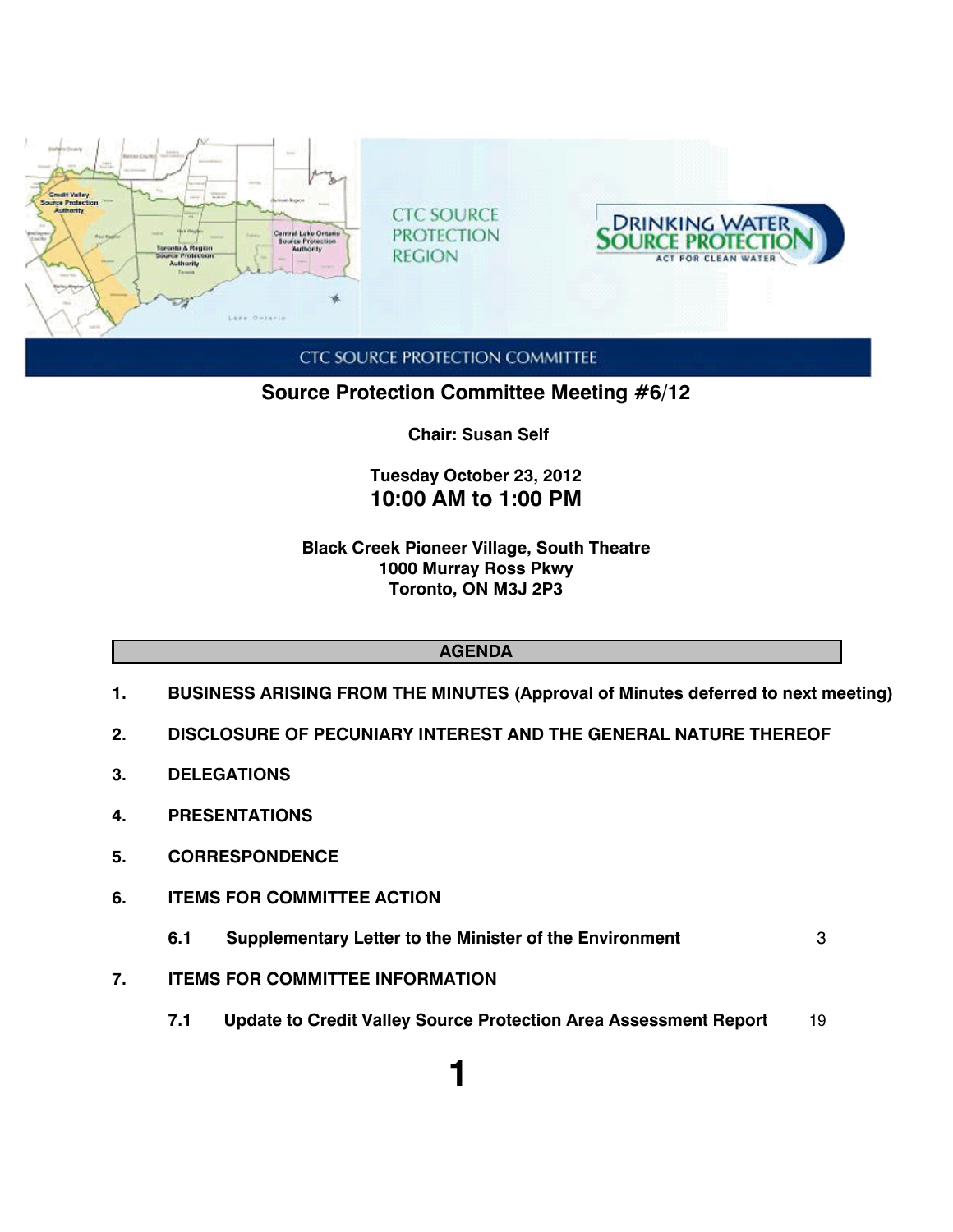- **7.2 Submission of the CTC Proposed Protection Plan to the Minister of the Environment** 21
- **7.3 Verbal Update by Ministry of the Environment Liaison Officer**

## **8. NEW BUSINESS**

**Next meeting of the Source Protection Committee #7/12, will be held on Tuesday November 27, 2012, at 10:00 AM Black Creek Pioneer Village.**

**Following the meeting there will be a photo session and lunch will be served.**

**/jm**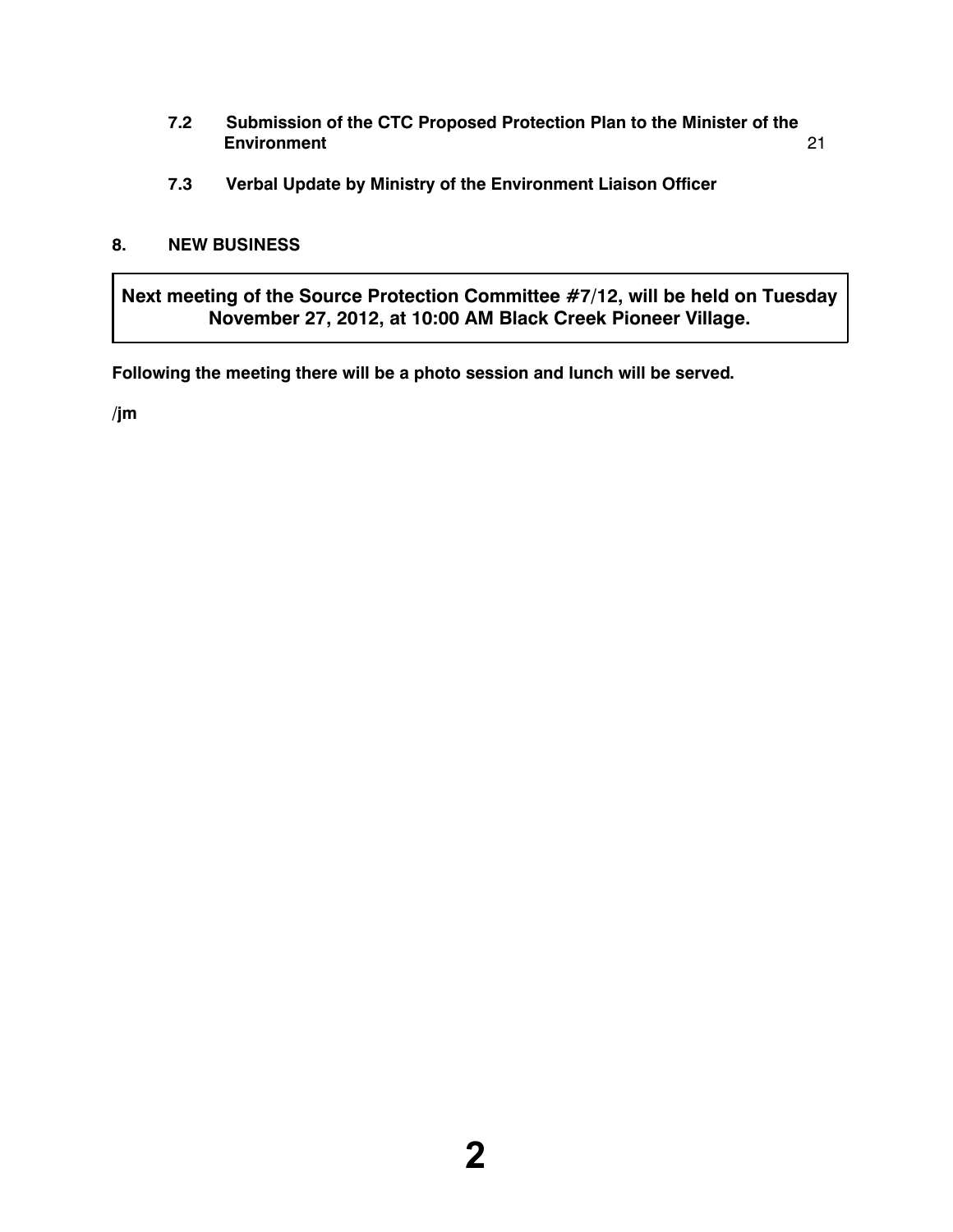## **Item 6.1**

| TO:               | <b>Chair and Members of the Source Protection Committee</b><br>Meeting #6/12, October 23, 2012                                                                                                   |
|-------------------|--------------------------------------------------------------------------------------------------------------------------------------------------------------------------------------------------|
| FROM:             | <b>Susan Self, Chair, CTC SPC</b>                                                                                                                                                                |
| RE:               | <b>Supplementary Letter to the Minister of the Environment</b>                                                                                                                                   |
| <b>KEY ISSUE:</b> | CTC SPC approval of supplementary recommendations to Minister of the<br>Environment that are beyond the scope of what can be included in the<br>Source Protection Plan and Explanatory Document. |

## **RECOMMENDATION**

**THAT the CTC SPC approves the supplementary recommendations found in Attachment 1;**

**AND FURTHER THAT the Chair be directed to send the letter (Attachment 1) and supplementary recommendations as approved, to Minister for his consideration when approving the CTC Source Protection Plan and in determining future improvements to the source protection program.** 

## **BACKGROUND**

Following the approval of the Proposed Source Protection Plan policies by the CTC SPC at Meeting #5/12 held on August 14, 2012, staff prepared and distributed a first draft of the supplementary recommendations to be sent to the Minister of the Environment. This draft was sent to SPC members on August 21, 2012 with a request for comments to be sent by September 28, 2012 in order that the final draft could be brought forward for CTC SPC approval at meeting #6/12 to be held October 23, 2012. It is intended that the approved supplementary recommendations be sent to the Minister as soon as possible following submission of the Proposed Source Protection Plan to the Minister jointly by the three Source Protection Authorities.

During the development of the source protection plan policies, Ministry of the Environment staff have advised that matters which are considered "out of scope" for inclusion in the Plan or Explanatory Document, may be brought to the Minister's attention through a "supplementary" letter. The content of policies and the documents required pursuant to the *Clean Water Act, 2006* and associated regulations is very prescribed. The supplementary letter to the minister provides the SPC to raise any matters which they wish to bring forward.

The CTC SPC has already written to the Minister previously regarding Lake Ontario policies (reference Agenda Item 4.2 from Meeting #5/12). A reply was received from Maryanne Covelli, then Director of the Source Protection Programs Branch (reference Agenda Item 4.5 from Meeting #5/12). In reviewing comments and approving the policies, the SPC directed staff to keep some of the "out of scope" policies in the plan and also deal with the concern again in the correspondence to the Minister.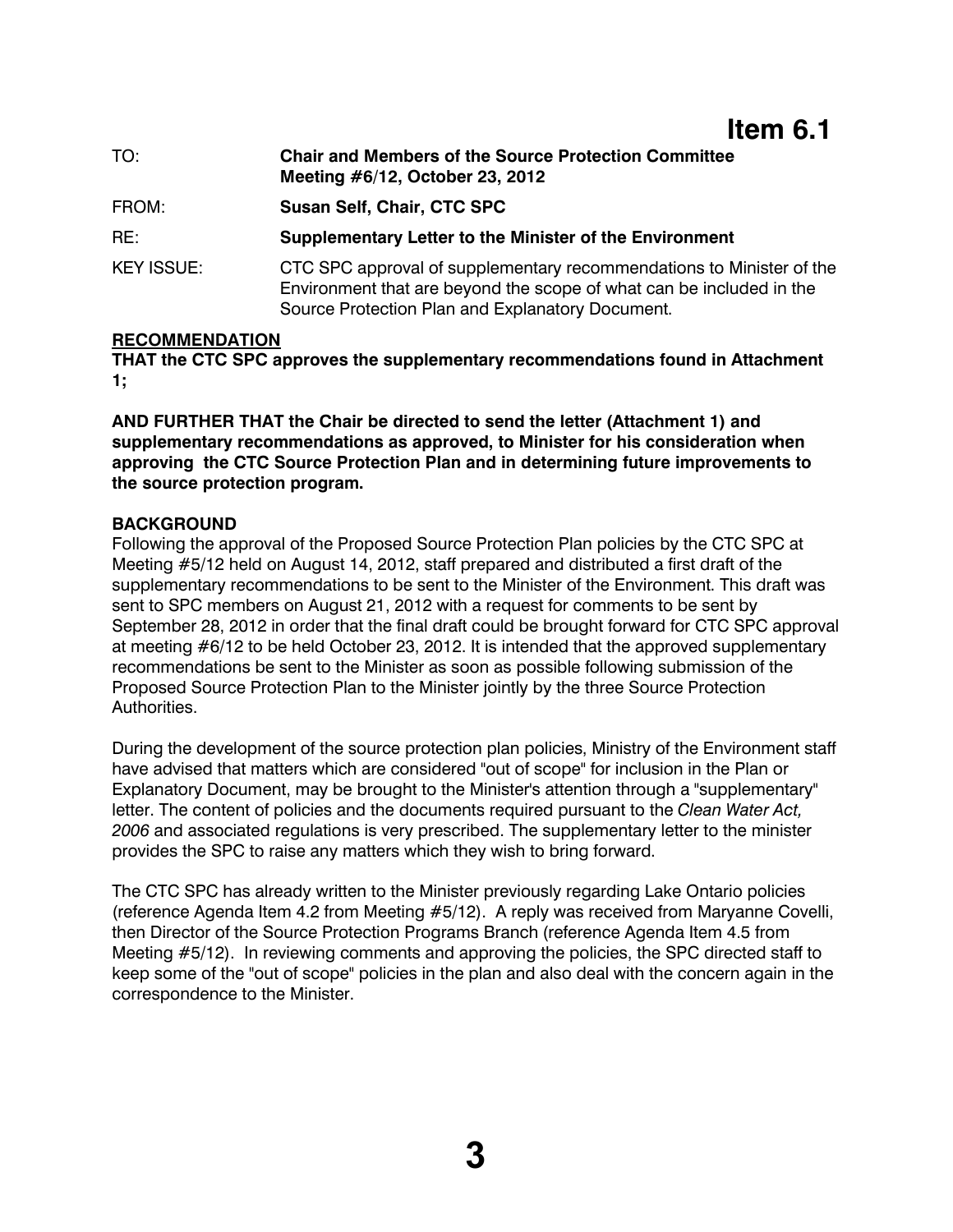#### **Supplementary Recommendations and Cover Letter**

The matters raised in the supplementary recommendations were prepared by staff based on notes and discussions with the CTC SPC during the preparation of and consultation on source protection plan policies. The main changes from the first draft are the inclusion of the Lake Ontario items and editing to more clearly set out recommendations (shown in bold) for each matter raised. Comments were received from SPC members Bob Burnside, Doug Brown, David Kentner, Jessica Ginsburg and Lynne Moore. In the case of the latter three members, an additional item and /or recommendation has been added based on input from each and shown highlighted in Attachment 1 to facilitate review and decision on inclusion by the CTC SPC.

The revised draft and covering letter has been reviewed by Chair Self.

#### **Next Steps**

Staff will make any revisions as directed by the CTC SPC and provide the final letter and supplementary recommendations to Chair Self for final approval, signature and transmission to the Minister of the Environment as soon as possible. CTC SPC members will receive a copy as sent.

**Report prepared by: Beverley Thorpe, extension 5577 Emails: bthorpe@trca.on.ca For Information contact: Beverley Thorpe, extension 5577 Emails: bthorpe@trca.on.ca Date: October 15, 2012 Attachments: 2 - Cover letter and supplementary recommendations**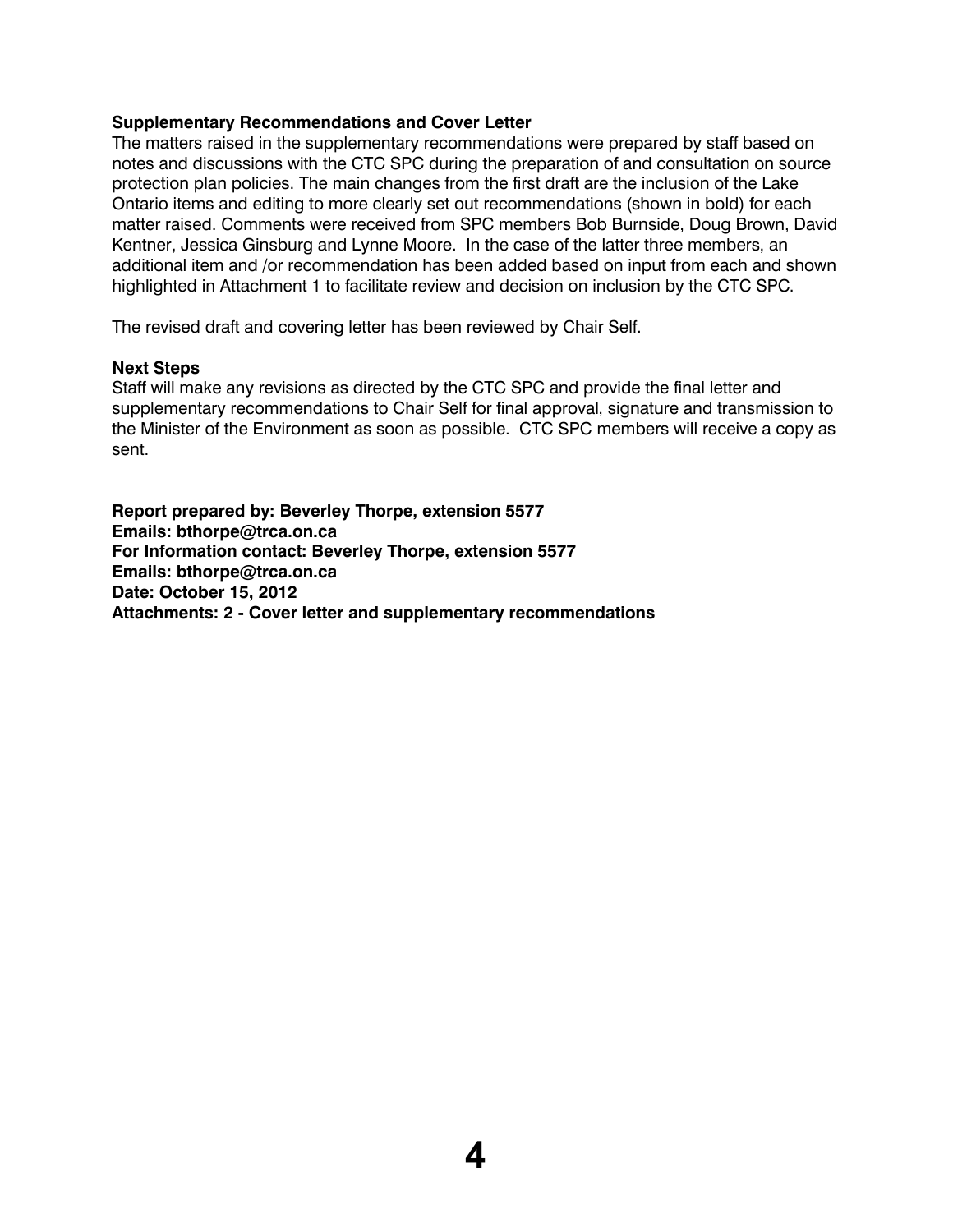## **ATTACHMENT 1: Draft Letter to Minister**

October, 2012

The Hon. Jim Bradley Minister of the Environment  $11^{^{th}}$  Floor, Ferguson Block 77 Wellesley Street West Toronto, Ontario, M7A 2T5

Dear Mr. Bradley:

I am writing as Chair on behalf of the CTC (Credit Valley, Toronto Region and Central Lake Ontario) Source Protection Committee (SPC) to provide you with the recommendations and advice of my Source Protection Committee which are supplementary to the proposed source protection plan policies. The CTC SPC at their Meeting #6/12 held on October 23, 2012 directed by Resolution A### that this letter and Attachment be sent. The CTC Source Protection Plan covering our three source protection areas is being submitted to you jointly by the Credit Valley, Toronto and Region and Central Lake Ontario Source Protection Authorities for your approval.

The Attachment enclosed with this letter sets out a number of matters and recommendations which the CTC SPC encourages you to consider in both your review and approval of our Source Protection Plan and also in determining how to improve the source water protection process through implementation and future program improvements.

The members and myself have spent the last five years learning about the source water protection opportunities and challenges in our region. We have consulted extensively with municipal and economic sector representatives and landowners. We have also been very fortunate in having as some of our municipal committee members, senior municipal staff who have direct responsibility for water in the Regions of Peel, York and Durham and the City of Toronto who have shared their knowledge and expertise. The capacity and challenges to protect municipal drinking water in the CTC Source Protection Region are extremely varied. In addition the CTC Source Protection Region is covered in part by a number of other special area planning requirements: the Oak Ridges Moraine Conservation Plan, the Niagara Escarpment Plan, the Greenbelt Plan and Places to Grow Act.

In the southern portion bordering Lake Ontario we have the greatest population concentration in the province with large, sophisticated single tier and regional governments responsible for provision of water from Lake Ontario. In the northwest corner we have lower tier municipalities with small population and tax base that provide municipal water relying solely on wells. In some of these areas significant water quantity stress has been identified that affects the potential for servicing increased demand. And in the areas between, we have regional governments supplying water sourced from groundwater or a blended supply of water from wells and Lake Ontario.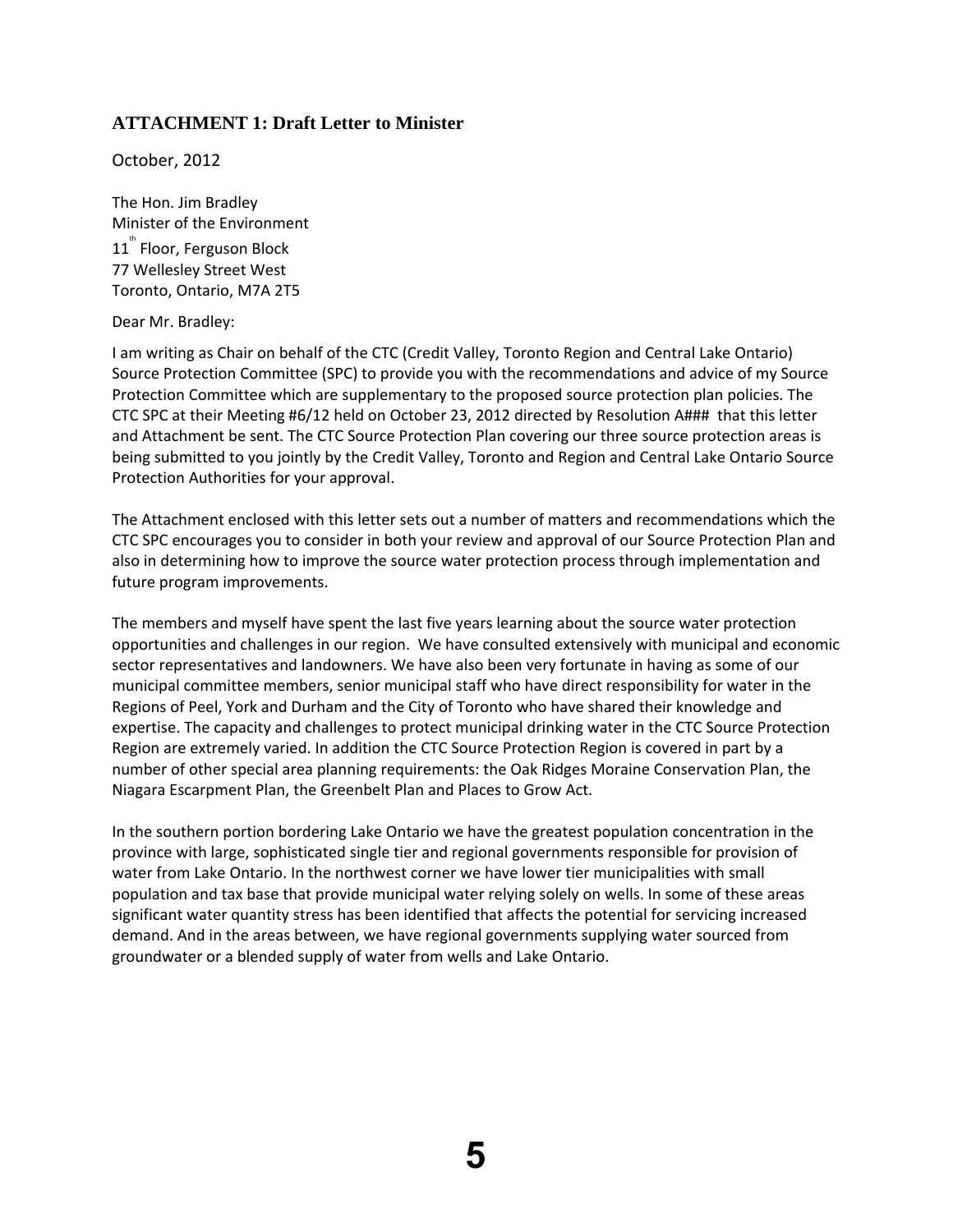Our SPC has been very active in reviewing and understanding the technical information and using this knowledge in recommending the policies and tools which we think are best suited to ensuring that existing and future activities cease to be or do not become significant drinking water threats. In the course of this work, we have found that the requirements of the *Clean Water Act, 2006* , associated regulations and technical rules do not always provide the flexibility to address the threats in our region. This is particularly the case with developing policies governing activities that pose drinking water threats in Lake Ontario, which is the single most important source of water in terms of the population served in Ontario. We have also found that there are and will be challenges to protecting groundwater where the Well-Head Protection Areas and Local Areas (related to water quantity stress) cross municipal and/or adjacent source protection region boundaries.

I trust that you and your staff will give careful consideration to both the Proposed Source Protection Plan and the recommendations in this Attachment. I would like to thank you for your attention to this matter and ongoing support from your staff in the development of source water protection plans. If you have any questions or concerns with these comments, please contact myself.

Yours respectfully,

Susan Self Chair, CTC Source Protection Committee

#### Attachment

cc: CTC SPC Members

Lake Ontario Collaborative SPC Chairs and Project Managers Gerri Lynn O'Connor, Chair, Toronto and Region Source Protection Authority Pat Mullin, Chair, Credit Valley Source Protection Authority Pat Perkins, Chair, Central Lake Ontario Source Protection Authority Ling Mark, Director Source Protection Programs Branch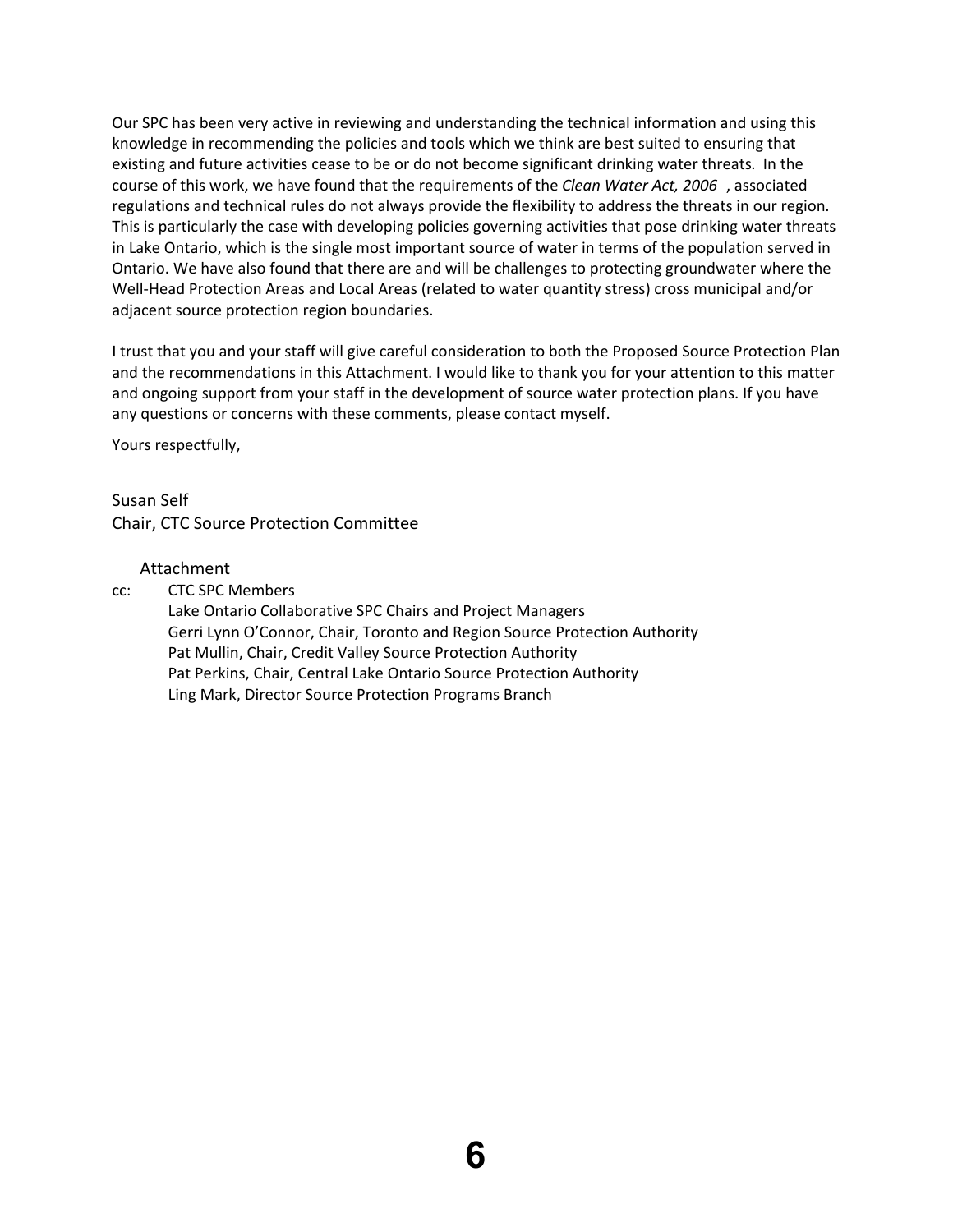## **ATTACHMENT 2: Supplementary Information and Recommendations from the CTC SPC** to the Proposed Source Protection Plan for the CTC Source Protection Region, Submitted October 22, 2012

*Page 3 of 13*

## **Purpose**

This Attachment has been prepared by the CTC Source Protection Committee (SPC) to provide additional information and recommendations to supplement the Proposed Source Protection Plan. The Plan is being submitted October 22, 2012 jointly from the Chairs of the Toronto and Region, Credit Valley and Central Lake Ontario Source Protection Authorities to the Minister of the Environment for approval pursuant to the requirements of the *Clean Water Act, 2006* (the Act). The matters included in this Attachment are beyond the scope of the allowed content in a Source Protection Plan and Explanatory Document as prescribed under the Act and regulations. The CTC SPC encourages the Minister and staff to consider these matters in the review and approval of the Proposed Source Protection Plan and in determining future improvements to the development and implementation of the source water protection program.

## 1) **Lake Ontario Policies**

Through the consultation process on the draft policies, Ministry of the Environment staff has advised that a number of the proposed policies are considered to be "out of scope" for inclusion in a Source Protection Plan based on the Act and its regulations. These "out of scope" policies however have been identified as actions that are critical to achieving the objective of protecting Lake Ontario as a source of municipal drinking water. Accordingly, the CTC SPC chose to include these policies in the Proposed Plan to ensure that they are given serious consideration and if necessary that the Ministry determines how they could be implemented outside of the Act or amends the legislation or regulation so that they become "in scope".

**The CTC SPC requests that the Ministry of the Environment considers future amendments to the** *Clean Water Act* **and regulations such that source protection plans could include a broader range of policies and measures necessary to protect the Great Lakes which are the single most important source of municipal drinking water in Ontario.**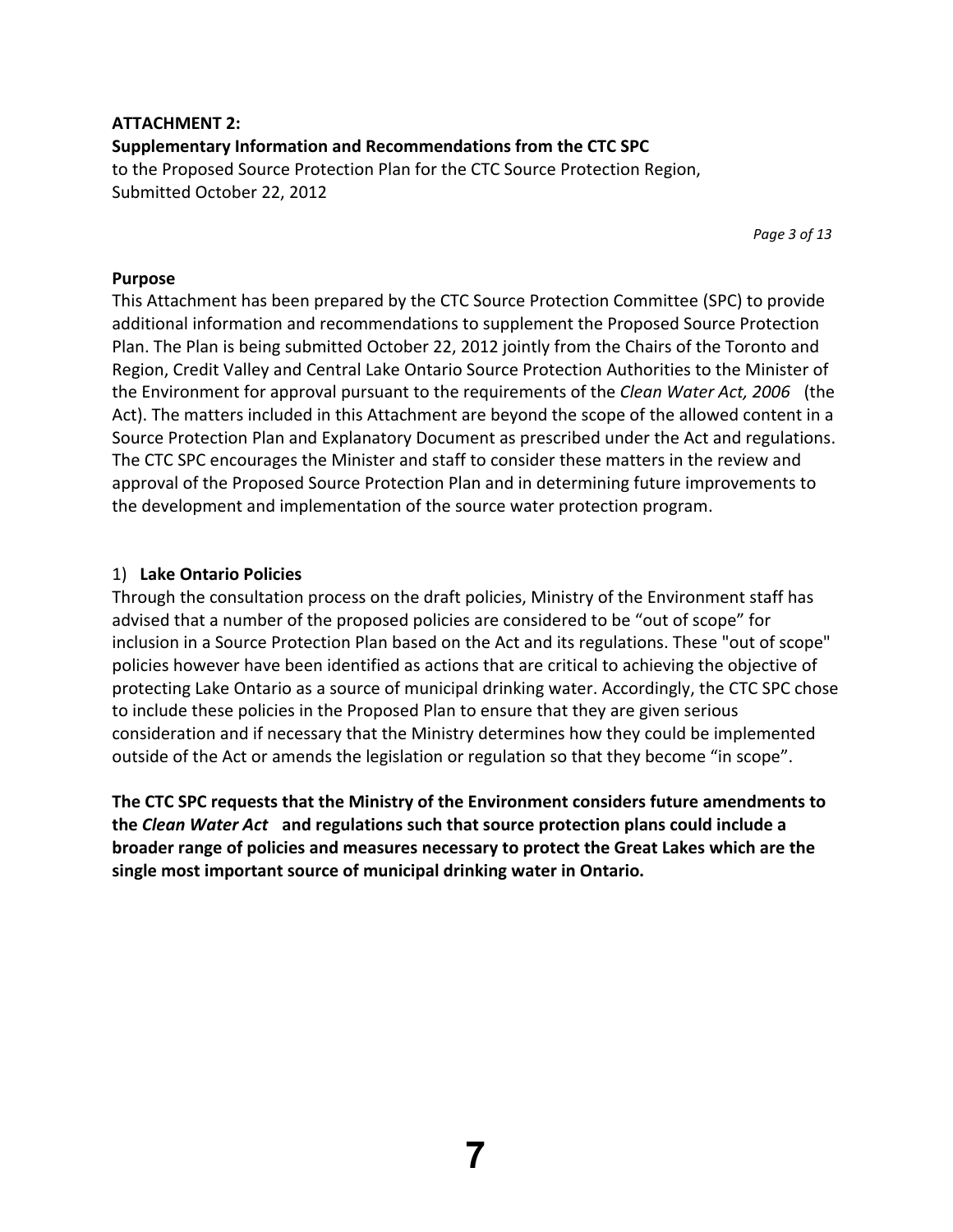The Lake Ontario policy recommendations that follow focus largely on the nearshore zone of Lake Ontario from the shoreline to approximately five kilometers offshore. The drinking water intakes along the north shore of Lake Ontario are all located within this zone which represents the primary source of drinking water for the majority of Ontario's population. The nearshore zone continues receive the discharge of contaminants from activities associated with urban, industrial and agricultural uses. These lands nearest Lake Ontario are also experiencing high levels of urban growth.

Based on identified threats, the CTC SPC is of the opinion that the proposed policies in the Source Protection Plan must be implemented to ensure that the activity ceases to be or does not become a significant drinking water threat. Recognizing that the significant threats identified are associated with potential spills from existing, critical industrial and municipal activities, the CTC SPC chose risk management rather than prohibition as the preferred approach. The threat activities identified are related to spills, not normal operation of the facilities. A critical element of the risk management activity following a spill is to know where the spill is going. The predictive modeling and in‐line lake current monitors which are proposed would provide essential information that is needed for spill responders to take actions to ensure the threat ceases to be significant.

#### a) *Lake Ontario Modelling*

When the Act and regulations were initially introduced, the Great Lakes were not considered as at risk drinking water sources. The CTC municipalities who were part of the Lake Ontario Collaborative and CTC staff lobbied successfully to have the provisions amended to provide the opportunity to assess threats to drinking water systems sourced from Lake Ontario. Only through the spills modelling approach can a significant drinking water threat be identified to drinking water sourced in Lake Ontario. Due to the late inclusion of this provision, a full characterization of potential drinking water threats in the CTC for Lake Ontario based sources was not possible. Additional technical work is required. Further, for this work to be meaningful, it must be conducted on a broader scale than is possible at the municipal or source protection region level. The Lake Ontario Collaborative is a successful model of how the wider scale technical issues can be addressed by a group of municipalities, source protection authorities and technical experts from provincial and federal agencies. The one time technical studies funding provided by the Ministry of the Environment enabled the Lake Ontario Collaborative (LOC) to undertake meaningful work but that funding is now at an end which curtails the ongoing oversight and assessment of threats to Lake Ontario drinking water sources.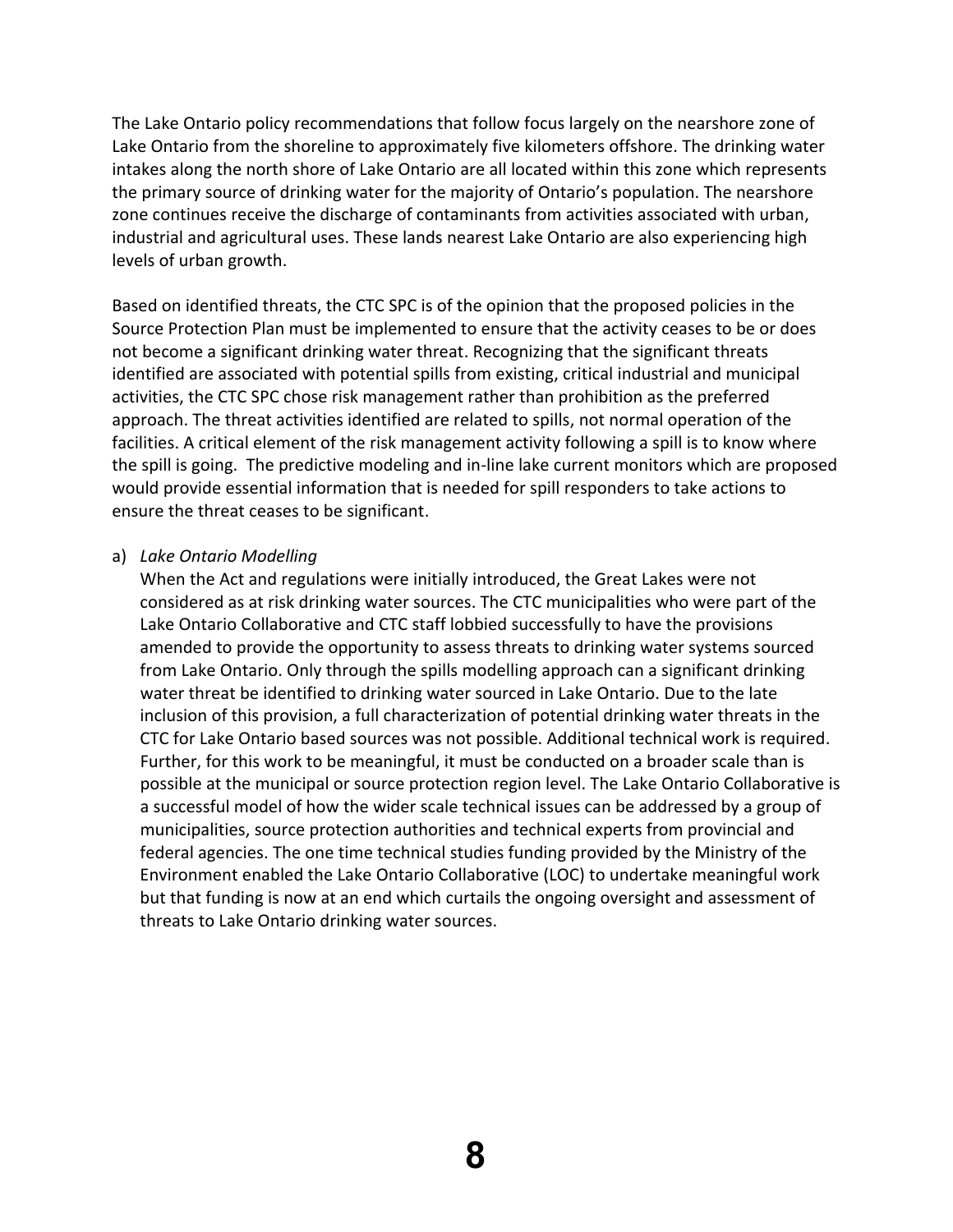In addition, a centralized authority needs to maintain hydrodynamic modeling and other tools needed to forecast time of travel (from threat to intake), extent (duration), and estimated peak concentration (organism density, activity) at each potentially affected municipal water treatment plant intake. The MOE is the logical candidate to lead this modelling and ensure consistent application. The tool and results should be available to LOC member municipalities and responsible authorities for other threats to assist them in fulfilling their responsibilities. This on‐going maintenance is also critical to ensuring that effective spill notification protocols are in place.

**The CTC SPC recommends that the Ministry of the Environment, in consultation with Environment Canada and the Source Protection Authority maintain and further develop the 3‐D Hydrodynamic Circulation Model and in‐lake monitoring capacity with particular focus on the near shore of Lake Ontario to determine which activities (existing or future) pose significant drinking water threats and to ensure such threat activities cease to be or do not become significant drinking water threats.**

## b) *Pathogen Research*

The SPC strongly believes that further investigations are needed to understand risks to drinking water associated with pathogens in source water such as *Giardia* and *Cryptosporidium* . Wide‐spread outbreaks of human disease associated with these pathogens in municipal drinking water have occurred in North America, including in other Great Lake areas. In response to a major incident in Milwaukee involving a large number of people who died or became ill because of *Cryptosporidium* in municipal drinking water, the US federal government required mandatory assessment by municipalities of source water to determine the incidence of these pathogens. Based on the assessment of risk, municipalities are required to implement specific measures to reduce the risk based on the source water characteristics.

## **The CTC SPC recommends that the Ministry of the Environment, in consultation with Health Canada provide technical and financial support to the Lake Ontario Collaborative member municipalities to undertake a pathogen (not limited to E. coli) risk assessment.**

#### c) *Risk Assessment of Facilities Crossing Tributaries*

Through the spill scenario modelling approach to identify activities that could be drinking water threats, municipal and source protection authority staff became aware of a large number of pipe infrastructure (product pipelines, sanitary sewers) carrying large volumes of contaminants that would pose a threat to drinking water intakes in Lake Ontario if there were spills at tributary crossings. Most of this infrastructure is several decades old. Recently there have been instances of significant spills as a result of sewer breaks in the CTC and petroleum product pipelines elsewhere in North America. In addition, due to the increasing occurrence of localized intense storms and continuing urbanization upstream, a number of stream channels near Lake Ontario have been subject to erosion and change in channel location reducing cover over the pipes buried many years before in or adjacent to the channel. This results in the pipes becoming at greater risk for rupture.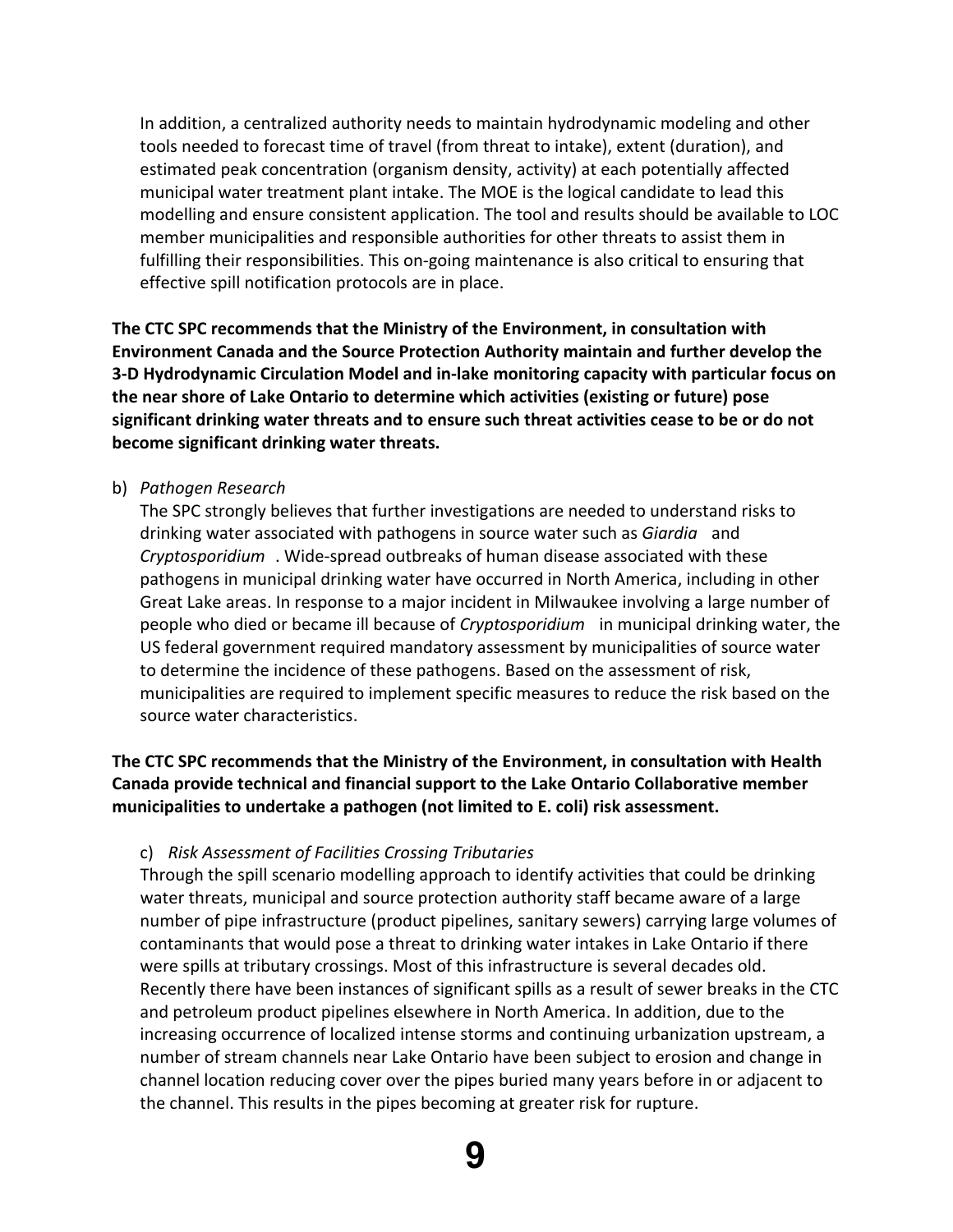**The CTC SPC recommends that the Ministry of the Environment compile an inventory of all pipe facilities which cross tributaries draining into Lake Ontario to further understand risks associated with pipe break scenarios and to provide information to Source Protection Authorities to update respective Assessment Reports and Source Protection Plans to ensure that policies are developed and implemented to ensure that any such activities cease to be or do not become significant drinking water threats**.

## 2) **Water Quantity Policies**

## a) *Background*

The CTC SPC has developed the first policies to address significant drinking water quantity stress. The first Tier 3 Water Budget in the province was completed for municipal well water supplies serving the Towns of Orangeville , Mono and the Township of Amaranth in the south part of Dufferin County. The wells are located in the Credit Valley Source Protection Area (CTC Source Protection Region) but the vulnerable area extends into the Grand River Source Protection Area (Lake Erie Source Protection Region) and the Nottawasaga Source Protection Area (South Georgian Bay Lake Simcoe Source Protection Region). In addition to significant water quantity stress, some of these same wells serving the Town of Orangeville have sodium and chloride "Issues". The Issue Contributing Areas partly overlay the water quantity stress area, also extending into the Townships of Amaranth and East Garafraxa and the Grand River Source Protection Area.

CTC SPC members and staff have held numerous meetings with the adjacent source protection region committee members and staff, and elected officials and staff of the municipalities to discuss policies during the development of the Plan. The CTC has also flowed funding (from provincial transfer payments) to the Townships of Amaranth and East Garafraxa to hire a planning consultant to review and advise municipal staffs and councils during the development and review of policies. This support was to ensure that these municipalities had the capacity to participate. Some of these water quantity policies have proven particularly contentious for the Townships of Amaranth and East Garafraxa and to a lesser extent for the Town of Mono. These municipalities surrounding the Town of Orangeville have expressed concern that they will be required to implement policies that benefit Orangeville and not themselves. While many matters have been resolved, there are still outstanding matters which the Ministry the Environment will need to address.

- b) *Issues*
- 1. Implementation of the policies in this vulnerable area will require that Amaranth and East Garafraxa in particular implement policies that affect their planned development of vacant lands identified in their current Official Plans. In the Township of Amaranth portions of the vulnerable areas overlay lands which have been designated for industrial development.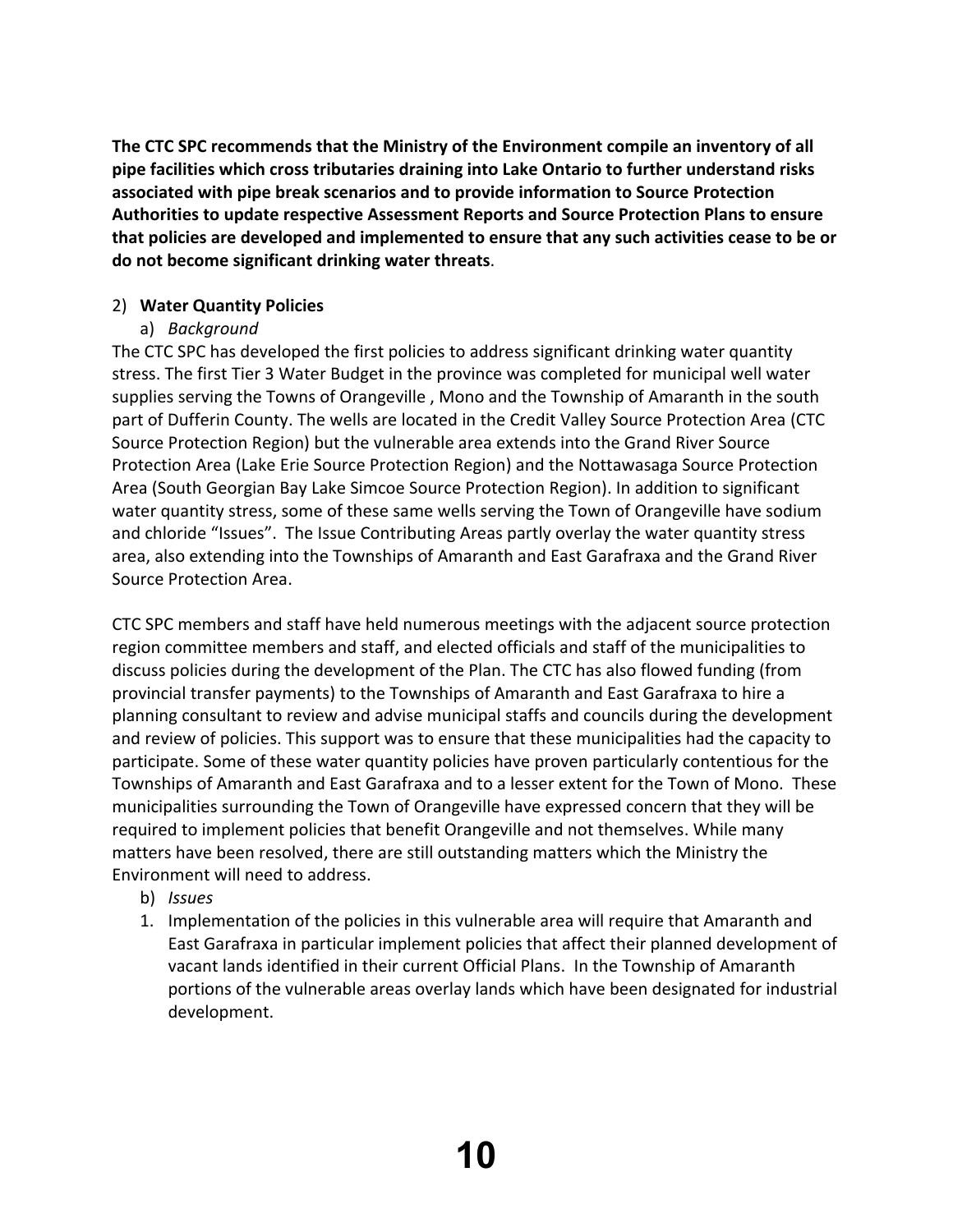- 2. Amaranth and East Garafraxa are not planning to provide municipal drinking water services in their future development areas beyond a proposed well in Amaranth to service a new residential subdivision which was part of an Ontario Municipal Board decision. A Class Environmental Assessment is underway for this water system and an application for a Permit to Take Water will be submitted once the EA has been completed. The other development (industrial or residential) in these municipalities within the vulnerable area would be serviced from private systems. Water demand from such private systems has not been factored into the current stress assessments in the Tier 3 Water Budget.
- 3. Orangeville had an increased population target assigned under the *Places to Grow Act* in their Official Plan after the Tier 3 Water Budget water demand scenarios were assessed. Without additional water supplies and/or water conservation strategies to lessen demand, it is not likely that additional demand from increased population and other new demands from industrial, commercial and institutional uses can be met with the existing water supplies. There is minimal reserve capacity or redundancy in the current well systems in Orangeville. The Tier 3 study predicted significant stresses in meeting the current and committed demand to build out to the previous Official Plan growth targets.

**The CTC SPC recommends that the provincial Ministries of Environment (Drinking Water Management and Operations Divisions), Municipal Affairs and Housing (the Planning Approval Authority for Dufferin County municipalities) and Infrastructure (Growth Secretariat) work together with the above municipalities to find mutually beneficial solutions to these challenges and to ensure protection of sustainable municipal drinking water supplies for the current and future residents and other users and to protect ecological resources in this area. The Proposed Policy DEM‐03 addresses this issue.**

## c) *Out of Scope Policies*

The CTC SPC also wants to bring to your attention two water quantity policies which have not been included in our Proposed Source Protection Plan which were deemed by your Ministry staff in their review of the draft policies as being "out of scope". The SPC is of the opinion that these two policies would provide protection to significant groundwater recharge areas which have been mapped as required under the Act but for which no policies can be proposed under the existing rules.

**The CTC SPC recommends that the Ministry considers how the intent of the following policies may be achieved through other means or in future source protection plan revisions.**

1. **Threat: An activity that reduces recharge to an aquifer Research: Change in Impervious Cover**

**Where funding has been made available, the responsible Conservation Authority shall assess the change in recharge from existing, approved and planned land uses within the Local Area A (the area identified as having significant water quantity stress) and provide this data to MOE for their update of the Tier 3 water budget model.**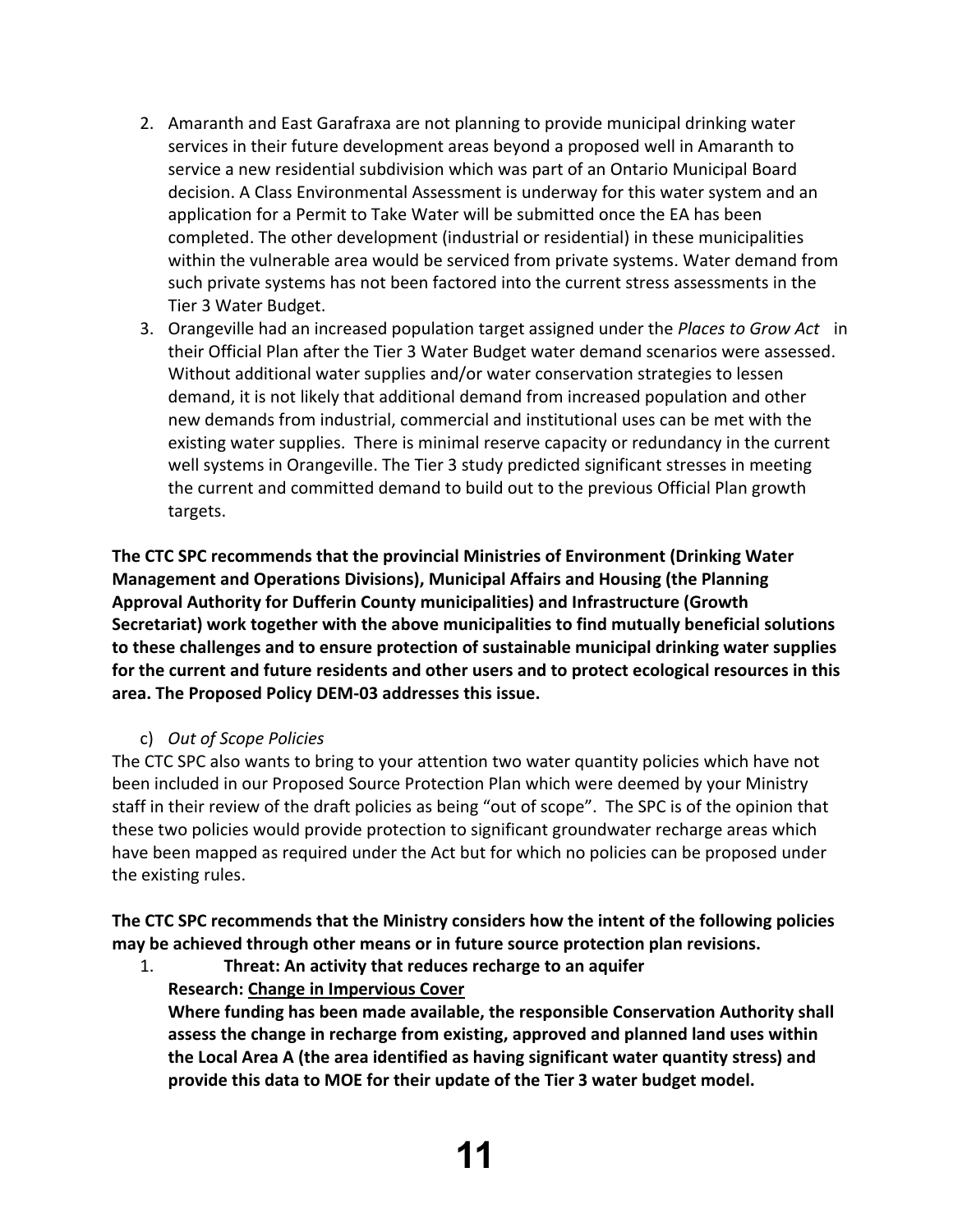2. **Threat: Moderate/Low Threat An activity that reduces recharge to an aquifer Land Use Planning: Planning Policy for Protecting Low and Moderate Threats In accordance with Provincial Policy Statement (2005) Sec. 2.2, Planning Approval Authorities shall protect, improve or restore ground water quality and quantity outside Tier 3 Water Budget Local Areas identified as having significant water quantity threats by implementing necessary restrictions on development and site alteration to: i) protect Significant Groundwater Recharge Areas;**

**ii) protect, improve, and restore vulnerable ground water, sensitive ground water features, and their hydrologic functions.**

**Where policy applies: SGRAs (outside of Local Area A)**

## 3) **Water Quality Policies**

a) *Role of Provincial Ministries and Agencies in Protecting Source Water* The CTC SPC has been disappointed that a number of ministries and agencies, in particular staff of the Ministries of Transportation, Consumer Services and the Technical Standards Safety Authority and Agriculture, Food and Rural Affairs have commented that they are not prepared or able to implement a number of important policies contained in the Proposed Source Protection Plan. Despite participating in meetings to discuss these concerns, in the end there has been little willingness on the part of these bodies to take new action or modify existing programs to implement the proposed policies. It is our opinion that the provincial government through discussions amongst ministers has to address this gap. As a result of the gap, additional responsibilities have been added to the risk management official through some of our policies in order to meet our requirement to propose policies to address significant drinking water threats.

**The CTC SPC encourages the Minister and staff to discuss at the earliest possible date with other provincial ministries the actions that can and should be taken under other legislation to implement source water protection as it is recognized that it may take some time to reach resolutions that would provide SPCs with more options for assigning implementation responsibilities in future source protection plan revisions.**

## b) *Economic Costs and Benefits ‐ Who Pays? Who Benefits?*

Throughout our consultations with municipalities and affected property owners a common concern has been expressed about the costs of implementing source protection policies and who should pay for these costs.

The CTC SPC is well aware that the province is still determining what funding support will be provided to the source water protection program in the future to fund the Ontario Drinking Water Stewardship program and Source Protection Authorities to carry out their regulatory tasks including the support of source protection committees and other provincial support.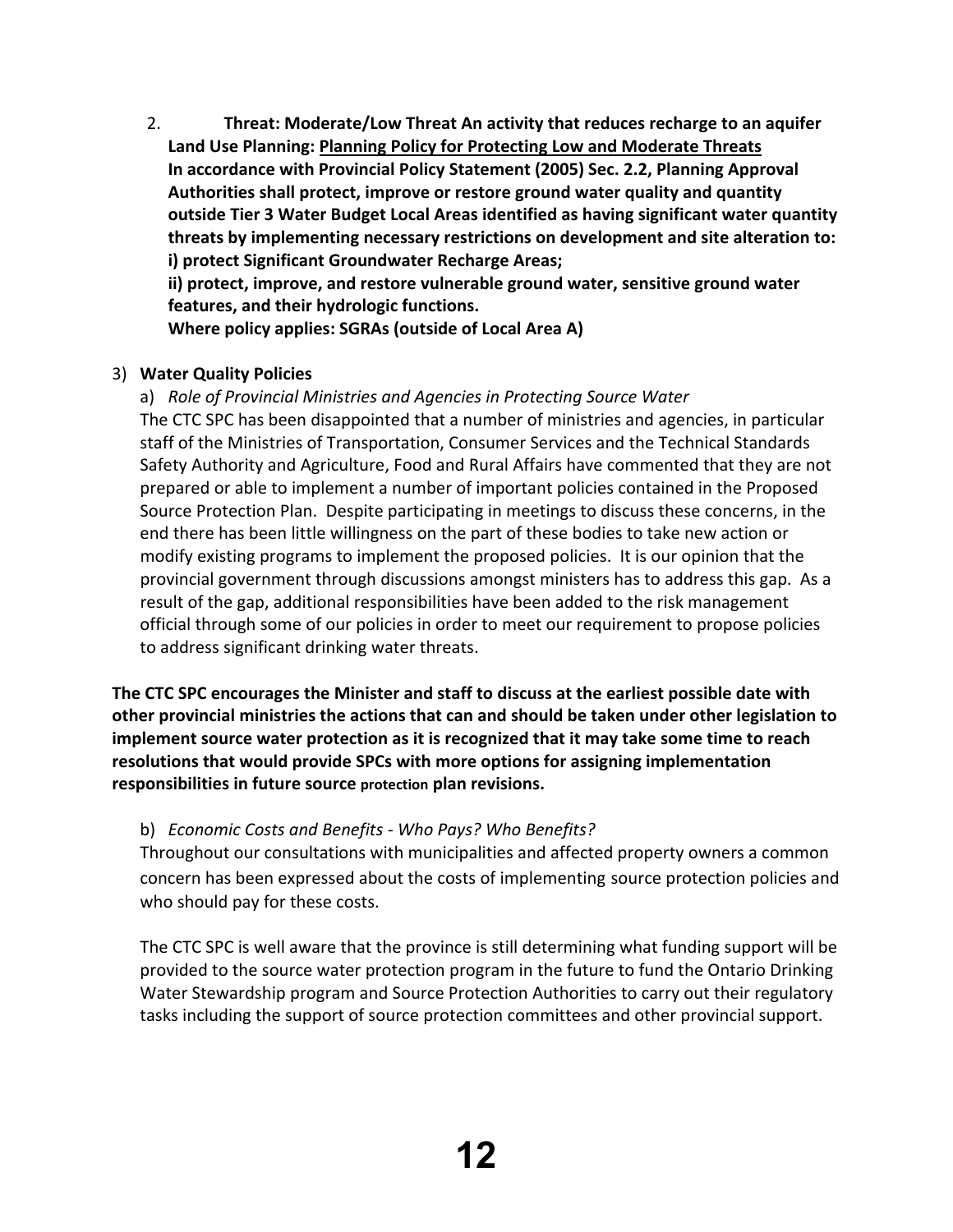We would recommend that decisions should be made on multi-year funding basis to provide both a clear signal of the province's commitment to municipalities and property owners and to permit Source Protection Authorities the ability to plan and retain the staff with the necessary experience and expertise required to ensure that the implementation phase of the program is successful. Provincial funding of the first round of Source Protection Plans has provided a solid basis for these policies.

## **The CTC SPC recommends that the province commits funding on a multi‐year basis to Source Protection Authorities to enable successful implementation of Source Protection Plans and to meet their regulatory obligations to the source water protection program.**

Many of our municipalities have expressed concern about the costs to implement and comply with source protection policies. While the municipality responsible for the provision of the municipal water system may recover costs for source water protection implementation and monitoring through municipal water rates, there is general reluctance for municipal councils to increase costs to their taxpayers. However, in a number of instances the municipalities that will need to implement policies are not those who are able to recover costs through municipal water rates. For example, the Town of Erin in the County of Wellington must implement policies to protect the Region of Halton's wells where the vulnerable areas extend into their municipality, but has no means to recover these costs from water users who are all located in Halton.

Likewise many of the property owners who will be required to comply with significant drinking water threat policies are not municipal water customers, but rely on their own private wells which may or may not also be protected by the actions taken. This is not intended to imply that there is a "right to pollute", but rather to try to strike a fair balance of costs and benefits.

**The CTC SPC recommends that the province, in consultation with the municipalities whose water systems are being protected should research and implement economic mechanisms to fund implementation of these policies, including the role that the Ontario Drinking Water Stewardship program could play. In particular attention should be given to recognize the source water protection benefits provided to others by landowners who are often in the agricultural sector.**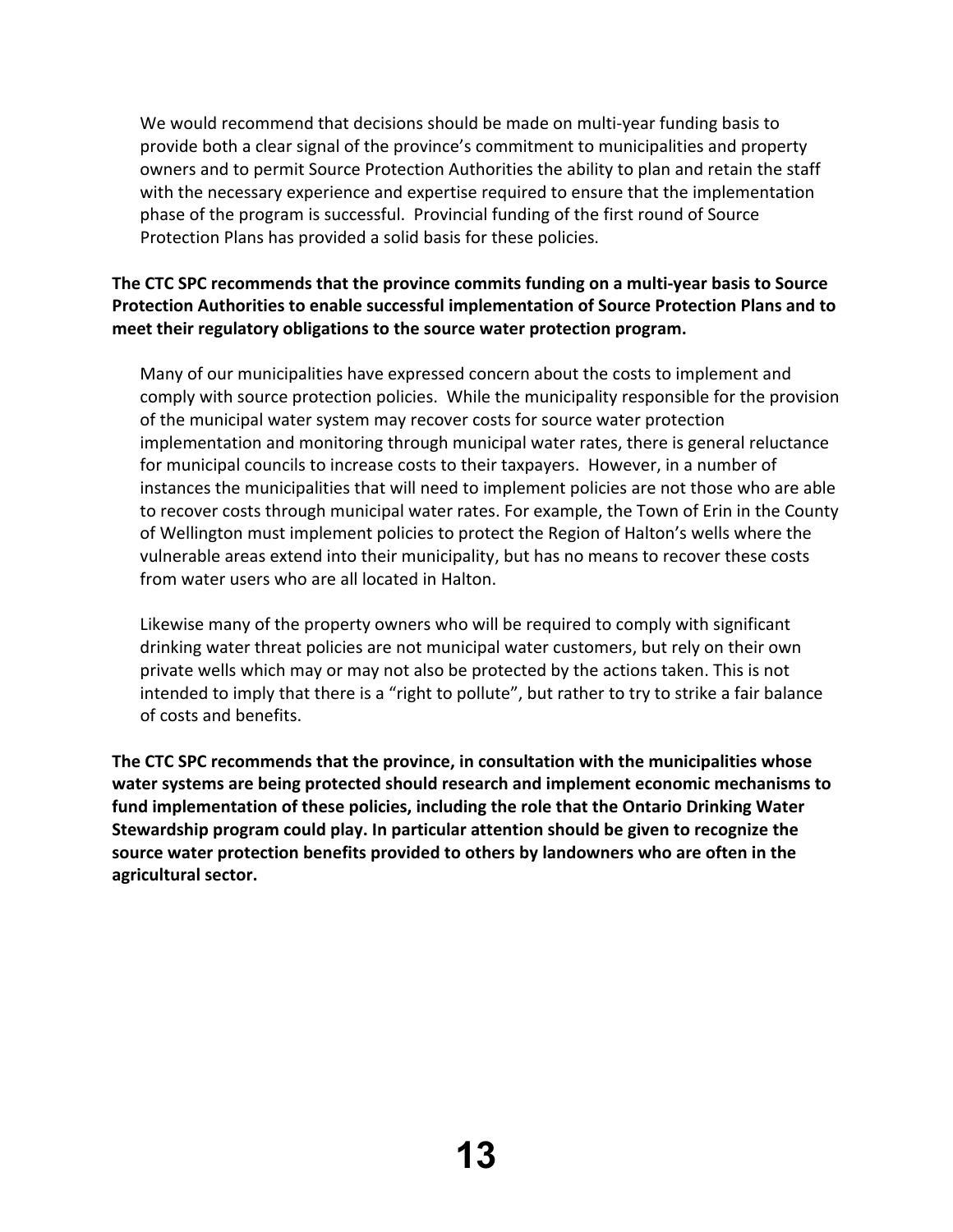## c) *Cross Boundary Policy Harmonization*

In developing these policies, CTC SPC members and staff held numerous workshops and meetings (details are found in the *Explanatory Document* which accompanies the Proposed Source Protection Plan) with municipal and industry staff and adjacent Source Protection Regions. Efforts have been made to harmonize these policies to the greatest extent possible with adjacent Source Protection Regions.

A number of municipalities have noted that there are some matters which could be better harmonized by the province developing and implementing some universal policies. In particular standardized definitions of what constitutes an "existing" or "future" threat, and transition policies. The CTC Proposed Source Protection Plan contains definitions for the foregoing that have been developed based on the input of members and considering proposals from adjacent source protection regions.

## **The CTC SPC recommends that the Ministry reviews the definitions and transition policies proposed in the various source protection plans to inform the introduction of standardized wording to apply in all source protection plans across the province.**

The greatest degree of harmonization has been achieved with the South Georgian Bay Lake Simcoe Source Protection Region which has the longest boundary with the CTC. Through these efforts it has been apparent that each Source Protection Committee has carefully considered their local drinking water threats and selected policy approaches that in their opinion are appropriate to meet their regulatory obligation to protect existing and future sources of municipal drinking water. Despite these best efforts, not all municipalities who are in more than one Source Protection Regions are satisfied with the resulting policies and the differences amongst policies.

The Region of Halton staff has been particularly concerned about the CTC policies and has requested revisions to align with policies in the Halton Hamilton and Lake Erie Source Protection Regions. The CTC SPC has carefully considered these matters and tried to work with the adjacent SPRs to seek mutually satisfactory resolutions. The policies to protect the municipal drinking water wells in the Town of Halton Hills (Acton and Georgetown), operated by the Region of Halton have been developed in light of the particular vulnerability of these systems. The geological setting of these wells makes them very susceptible to both quality threats and quantity stresses (a Tier 3 Water Budget study is currently underway for these wells). A number of the wells have sodium and chloride "Issues" identified and one well has been identified with a nitrate "Issue". The Region of Halton's wells outside of the CTC have not had similar water quality and quantity threats identified in the respective Assessment Reports. It should also be noted that the current Official Plan for the Region of Halton has many more stringent land use policies prohibiting future development than those in the CTC Proposed Source Protection Plan.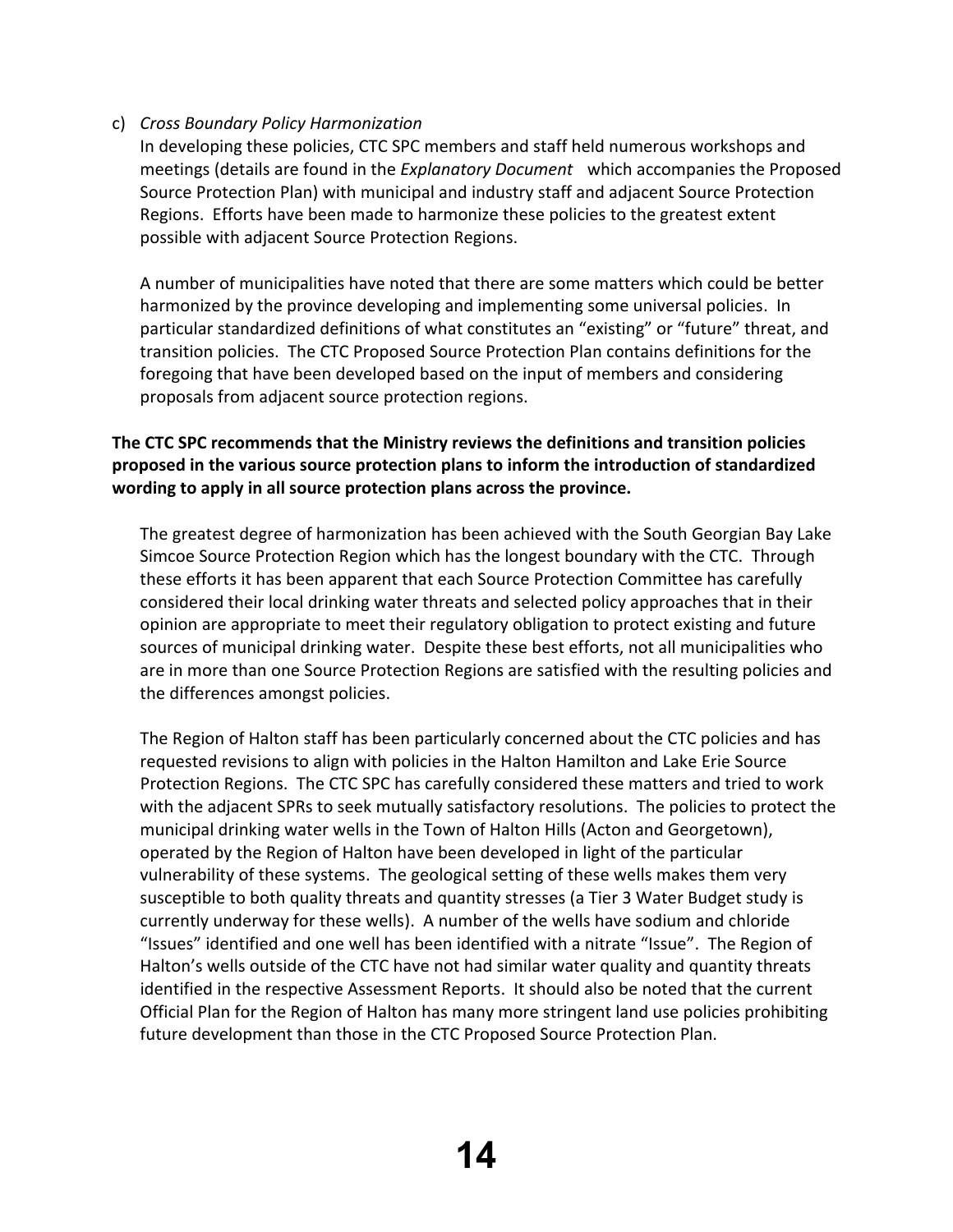**The CTC SPC recommends that the Ministry reviews all source protection plans for policy consistency and opportunities to introduce policy standardization to reduce confusion for municipalities in implementing policies.** *Note this was added based on suggestions from Halton staff.*

## d) *"Issues" and Issue Contributing Areas*

A number of wells in the north and west of the Credit Valley Source Protection Area have had "Issues" identified with various contaminants. During the assessment report preparation, additional work was undertaken to identify the sources of these contaminants to identify the Issue Contributing Areas (ICA). Except for the one well with a pathogen issue, the ICAs for the other wells have been delineated as the entire wellhead protection area including WHPA‐E. Policies are proposed to continue research into the sources and extent of the area to be included in the ICA to inform future updates of the Source Protection Plan. Policies are proposed to prohibit future activities in the most vulnerable parts of these ICAs in a number of cases to be precautionary. In future plan updates these policies can be informed with the new information as the additional work is undertaken to refine the understanding of these issues.

**The CTC SPC recommends that the Ministry provides funding to Source Protection Authorities to conduct further evaluation of the sources, nature and location of activities which contribute to "Issues" to update the Assessment Report and Source Protection Plan so that the appropriate actions are implemented to ensure activities that contribute to the "Issue" cease to be or do not become significant drinking water threats.**

e) *Salt Threats*

The CTC SPC is concerned that the Ministry's circumstances for identifying when there may be a significant salt threat are not sufficiently protective of groundwater. There are a number of wells in the CTC SPR that have "Issues" identified related to salt, yet none of these wells meet the threshold of road density for them to have a significant threat level in the absence of the rising salt levels being found in the wells. Additionally the MOE approach does not take into consideration the large amounts of salt that are applied to parking lots and sidewalks including on private, commercial or industrial properties.

It is doubtful that MOE's approach to identify significant drinking water threats in fact captured the majority of instances in which salt application presents a risk to drinking water. As a result, few instances of salt application qualified as a threat anywhere in the CTC, even in densely populated urban areas where it is expected that salt application would be high. This makes it very difficult for an SPC to ensure that there are proactive policies proposed to protect against more "issues" in the future. Thus the MOE circumstances set an unreasonably high threshold.

**The CTC SPC recommends that the Ministry re‐evaluates the circumstances in which salt application qualifies as a significant, moderate or low drinking water threat.**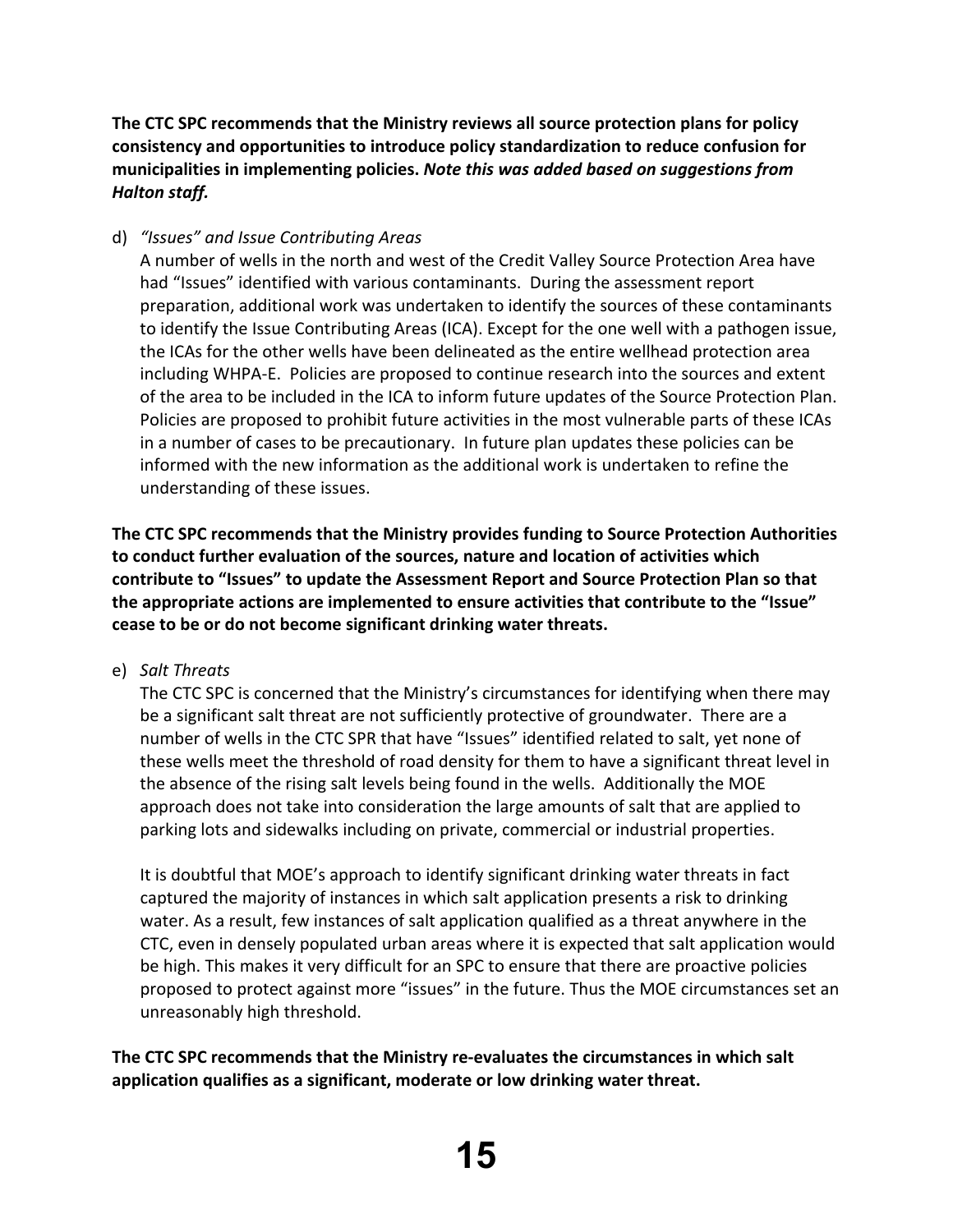## f) *List of Pesticides which are Drinking Water Threats*

The CTC SPC agricultural representatives have raised a concern with the inclusion of the herbicide glyphosate (Roundup) in the list of pesticides which pose a drinking water threat. They have advised that the rationale their sector has received from Ministry staff for its inclusion on the list is solely due to the amount of this pesticide which is used in Ontario. They are of the opinion that due to the low risk to non‐target receptors, glyphosate should not be included in the list of pesticides which pose a threat to drinking water. The reason large amounts of glyphosate are used is because it is much less toxic than other herbicides. Therefore pesticide applicators have replaced other herbicides which pose a greater threat to non-target receptors with glyphosate. There is also recognition that other more toxic, commonly used substances are not included on the list but perhaps should be.

## **The CTC SPC recommends that the Ministry should review the criteria used to identify which specific pesticides pose a threat to drinking water to ensure they identify realistic threats and update the list of the Table of Threats by adding or deleting substances accordingly.**

g) *Out of Scope Policies*

The CTC SPC also wants to highlight and bring to your attention the following water quality policy which has not been included in our Proposed Plans which was deemed by your Ministry staff in their review of the draft policies as being "out of scope". The SPC feels that implementation of this policy would provide important information to aid the protection of drinking water quality.

**The CTC SPC recommends that the Ministry considers how the intent of the following policy may be achieved through other means or in future source protection plan revisions**. The following is the draft proposed policy which has been removed from the Proposed Plan**:**

**Related to threats from stormwater management facilities: ‐ "The MOE is encouraged to conduct research to identify risks from infiltration ponds into groundwater used for drinking water and to review contemporary technology for the design and operation of stormwater management facilities that can protect municipal drinking water systems with the goal of updating SWM Planning and Design Guidelines and the Table of Circumstances as appropriate".**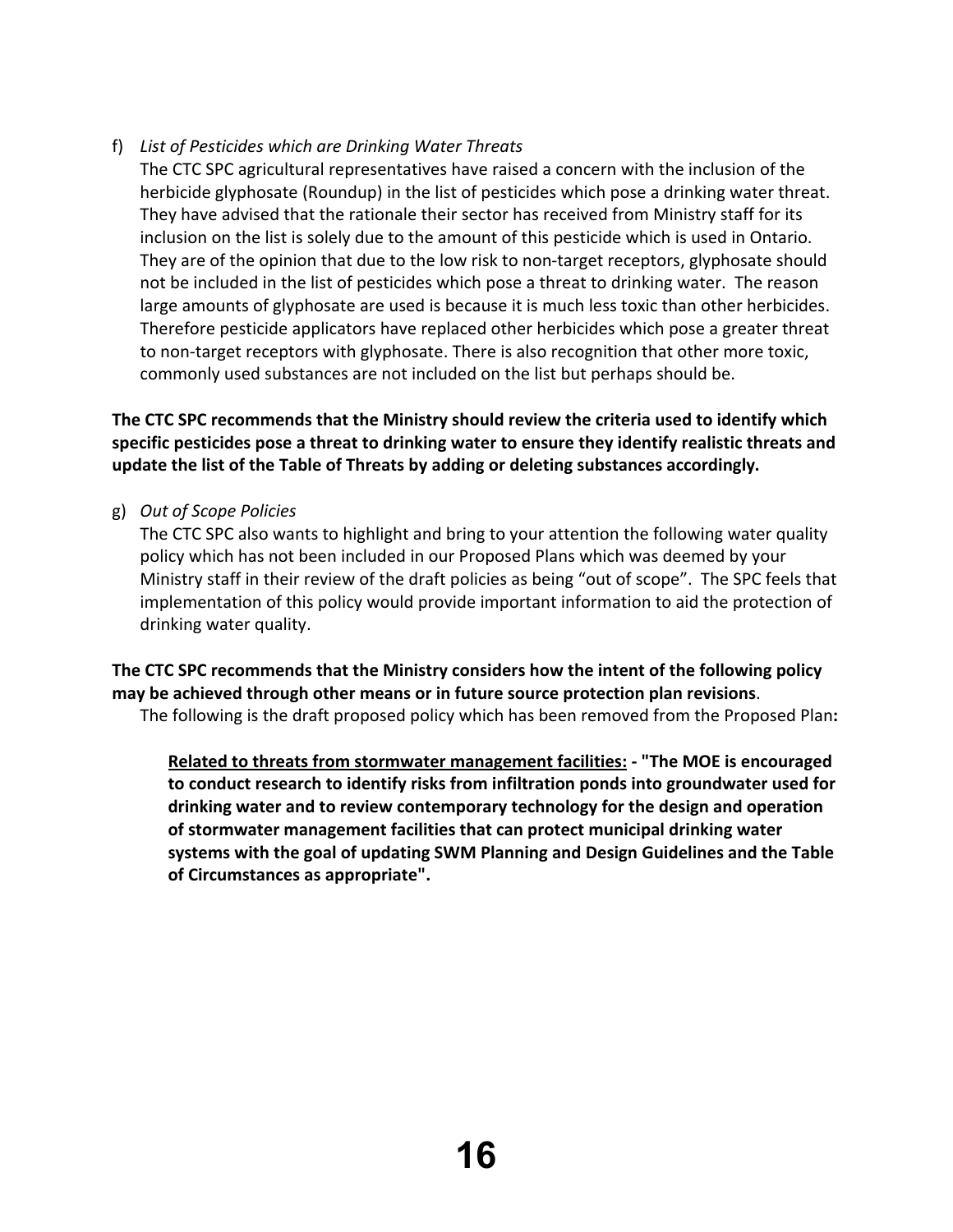## 4) **Other Matters**

The following section deals with important concerns that don't fall under the preceding three categories which the CTC wants to bring to the Minister's attention.

## 1. *Emerging Issues*

Committee members are concerned that there is no clear process to ensure that new information (e.g. gathered from on‐going Tier 3 water budget studies; when a new well or intake is brought on‐line; or from new scientific research or monitoring showing changing trends in a contaminant) can be assessed to determine what changes are required in identifying new or updating vulnerable areas where policies will apply or determine if a new or amended Source Plan policy is required. In the CTC, only one Tier 3 water budget has been completed to date. There are two that are not yet finished, for the areas of Halton Hills and Whitchurch‐Stouffville. When these Tier 3 water budgets are completed, there is the potential that any significant threats that are identified may not have policies implemented for an indeterminate period of time. Many of the CTC's water quantity policies are specific to the significant water quantity stresses in the Orangeville, Mono and Amaranth Tier 3 Water Budget Local Area. Each Tier 3 water budget identifies the site specific stresses based on the local ecosystem, water users and sensitivity to drought, unlike generic water quality threats.

The following policy has not been included in our Proposed Plan as it was deemed by your Ministry staff in their review of the draft policies as being "out of scope". The SPC feels that implementation of this policy would provide important information to aid the protection of drinking water sources.

**The CTC SPC recommends that the Ministry considers how the intent of the following policy may be achieved through other means or in future source protection plan revisions**.

The following is the draft proposed policy which has been removed from the Proposed Plan**:**

**Related to taking action upon identifying new or emerging "Issues" or significant drinking water threats: ‐ "Where on‐going scientific/technical assessment work identifies issues or SDWTs that are not addressed by policies in the most current version of the SPP, provincial ministries and/or municipal water providers are encouraged to take immediate action, as permitted, to ensure that the activity ceases to be or does not become a SDWT and to also refer the matter to the SPC for their assessment on the need to develop and consult on potential new policies to update the SPP".**

The following is being presented to the SPC for consideration and decision on whether to include. It is new material which has not been considered with a policy decision taken to date.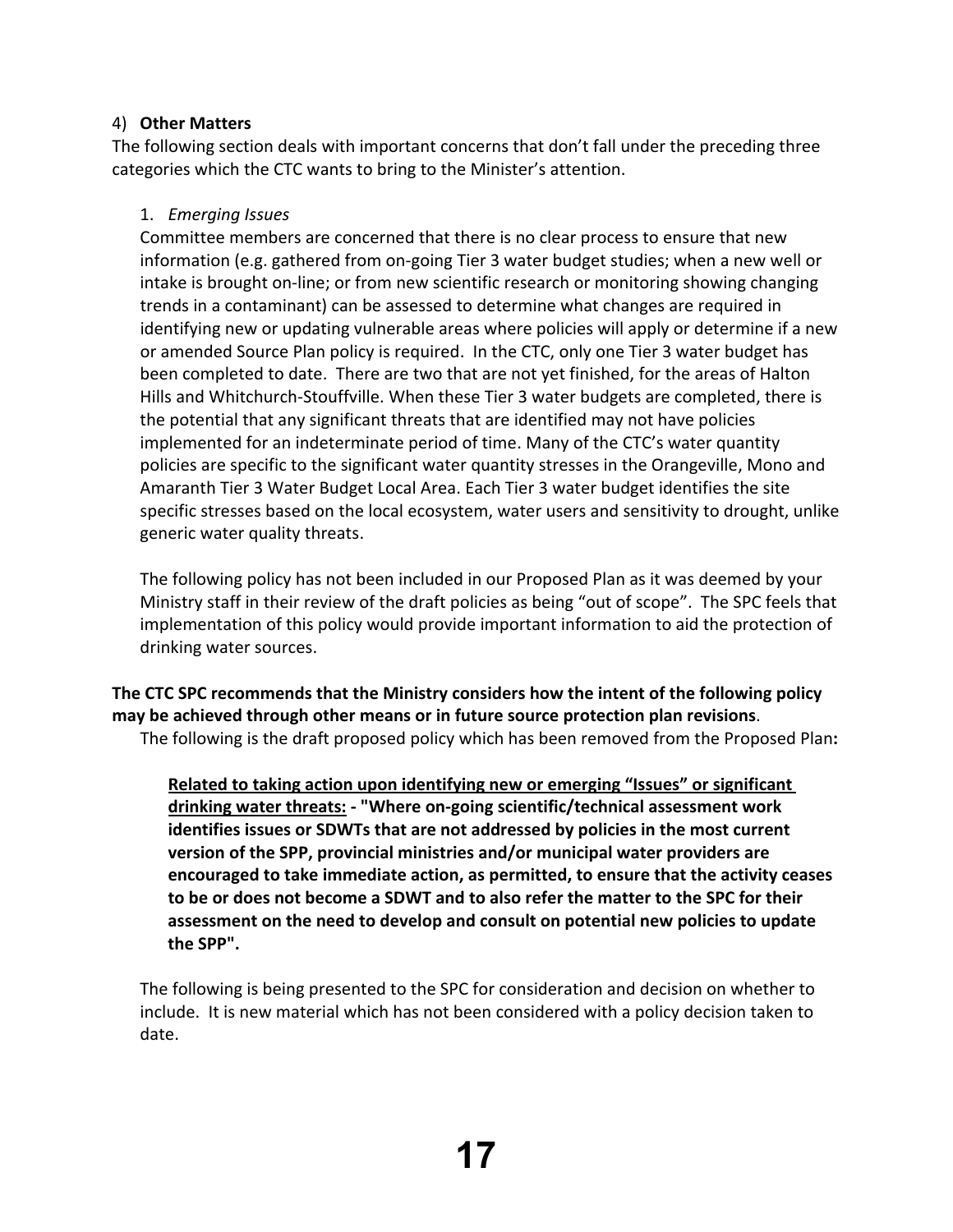1. *Jessica Ginsburg has proposed the following recommendation to replace or amend the preceding recommendation:*

*As soon as additional water quantity threats are identified for Halton Hills and Whitchurch‐Stouffville, targeted amendment processes for the ARs and SPPs should begin. In the meantime, immediate action should be taken to provide these areas with the equivalent protection to what is set out for the one completed tier 3 water budget area. This should include the incorporation of Tier 3 findings into the growth projections for these areas so that growth is not promoted unless it is possible to ensure protection of sustainable municipal drinking water supplies now and in the future, and to protect ecological resources in these areas.*

## 2. *Lynne Moore has proposed the following issue be included: Locating New Wells*

*Within the CTC Source Protection Region a number of municipalities are planning to establish new municipal water supplies. In areas inside the Greenbelt Planning Area, new municipal supplies must be based on groundwater as bringing in lake‐based supplies is not permitted. New wells will result in new vulnerable areas where water quality policies will apply. Because the policies are generally most restrictive in WHPA‐A and in WHPA‐B with high vulnerability scores, locating new wells away from existing threat activities will reduce the burden on landowners to implement risk management actions or avoid prohibition of future activities. In particular concern has been raised about the impact on agricultural operations in the CTC SPC.*

*The CTC SPC recommends that the Ministry directs municipalities to locate new wells at least one kilometer from existing agricultural operations.*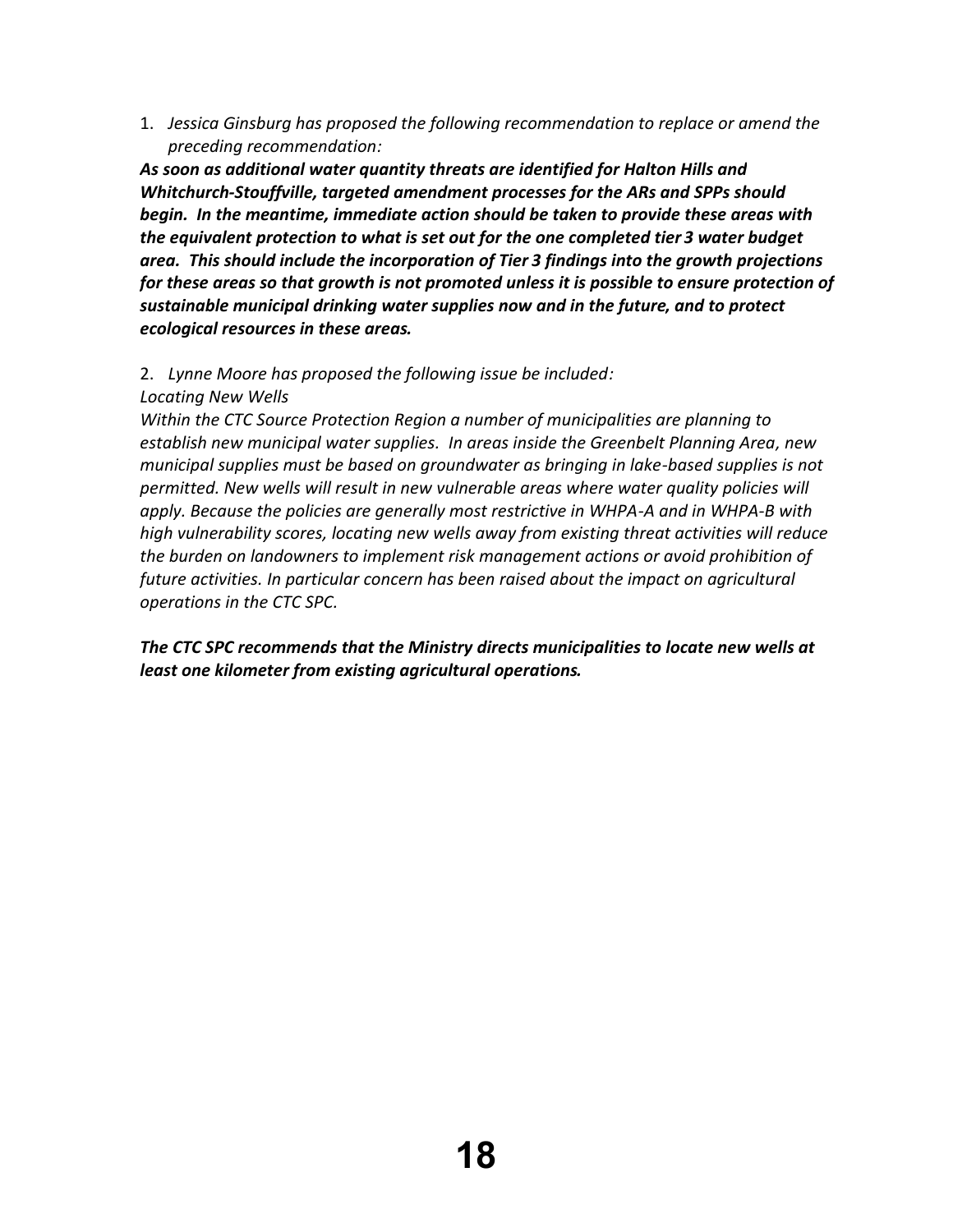# **Item 7.1**

- **TO:** Chair and Members of the Source Protection Committee Meeting #6/12, October 23, 2012
- **FROM:** Beverley Thorpe, Project Manager, CTC Region

#### **RE: Update to Credit Valley Source Protection Area Assessment Report**  $\mathcal{L}_\mathcal{L} = \{ \mathcal{L}_\mathcal{L} = \{ \mathcal{L}_\mathcal{L} = \{ \mathcal{L}_\mathcal{L} = \{ \mathcal{L}_\mathcal{L} = \{ \mathcal{L}_\mathcal{L} = \{ \mathcal{L}_\mathcal{L} = \{ \mathcal{L}_\mathcal{L} = \{ \mathcal{L}_\mathcal{L} = \{ \mathcal{L}_\mathcal{L} = \{ \mathcal{L}_\mathcal{L} = \{ \mathcal{L}_\mathcal{L} = \{ \mathcal{L}_\mathcal{L} = \{ \mathcal{L}_\mathcal{L} = \{ \mathcal{L}_\mathcal{$

## **KEY ISSUE**

The wellhead protection areas and threats assessment for the Region of Halton's wells serving Acton and Georgetown (Town of Halton Hills) have been revised based on new technical information. Public consultation has been completed on the updated information and is being submitted to the Ministry of the Environment for approval by the Credit Valley Source Protection Authority.

#### **RECOMMENDATION**

#### **THAT the CTC Source Protection Committee receives this report for information.**

#### **BACKGROUND**

At the CTC SPC Meeting #5/12 held on August 14, 2012, the SPC accepted by RES #312/12, the re-delineated Wellhead Protection Areas (WHPAs) and threats assessment for wells in Halton Hills and authorized staff to take the necessary action to undertake the required public consultation in parallel with the public consultation on the Proposed Source Protection Plan (SPP). Staff was authorized to amend the approved assessment report based on the findings of the accepted foundation report, and directed to conduct public consultation in parallel with the Proposed Source Protection Plan (SPP).

It is critical that the updated mapping of wellhead protection areas is submitted with or before the source protection plan so that when approved, the plan policies will apply in the right areas. The wellhead protection areas for Georgetown's wells have undergone significant revisions based on new technical information and differ significantly from those in the currently approved Assessment Report.

#### **Public Consultation**

Public consultation on the update to the Approved Assessment Report took place between September 7 and October 8, 2012. One comment was received from the Region of Halton requesting that source protection authority staff contact Union Gas to determine if the revised threat count for fuel storage in the Georgetown WHPAs could be reduced for properties served by natural gas.

As of October 15, staff have not received any information from Union Gas. If information is received in time for inclusion then the threat counts will be adjusted accordingly. After October 16, staff will not be able to make further changes before submission of the update which scheduled for October 22, 2012 to coincide with submission of the Proposed Source Protection Plan to the Minister for approval. Threats enumeration is mandated by the Ministry to be a desk top exercise. The work done to date meets the Ministry's requirements. The actual number of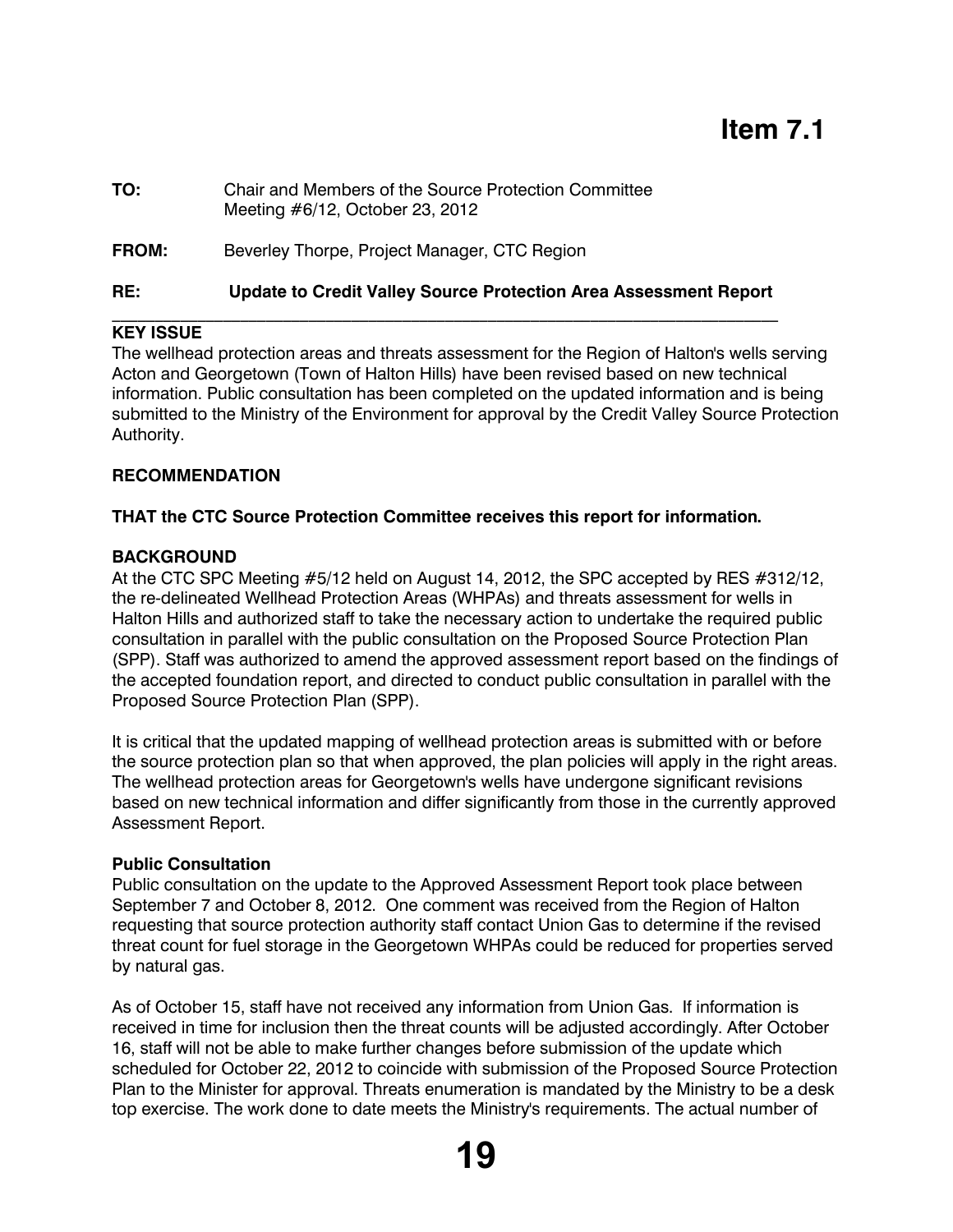threats can only be verified through field visits as part of the implementation of policies. The proposed CTC Source Protection Plan policy for residential home heating fuel storage at single family residences is for the municipality to deliver education and outreach materials aimed at advising property owners of actions they need to take to prevent, or if necessary report, a spill.

## **Submission of Amendments to the Ministry of the Environment**

The amendments to the Approved Assessment Report are being submitted to the Ministry of the Environment on October 22, 2012 by the Credit Valley Source Protection Authority. The revisions being submitted are only the relevant pages of the report containing revised text, maps and tables, along with a cover page explaining the nature of the amendments and detailing the page numbers that require replacement. This information will be posted on the CTC website (www.ctcswp.ca). When approved, the entire CVSPA Assessment Report will be updated and posted on the website. Limited numbers of copies will be printed. The printed copies of updated pages can be made available to the CTC SPC members upon request.

**Report prepared by: Beverley Thorpe, extension 5577 Emails: bthorpe@trca.on.ca For Information contact: Kerry Mulchansingh, 905-670-1615 Emails: kmulchansingh@creditvalleyca.ca Date: October 15, 2012 Attachments:**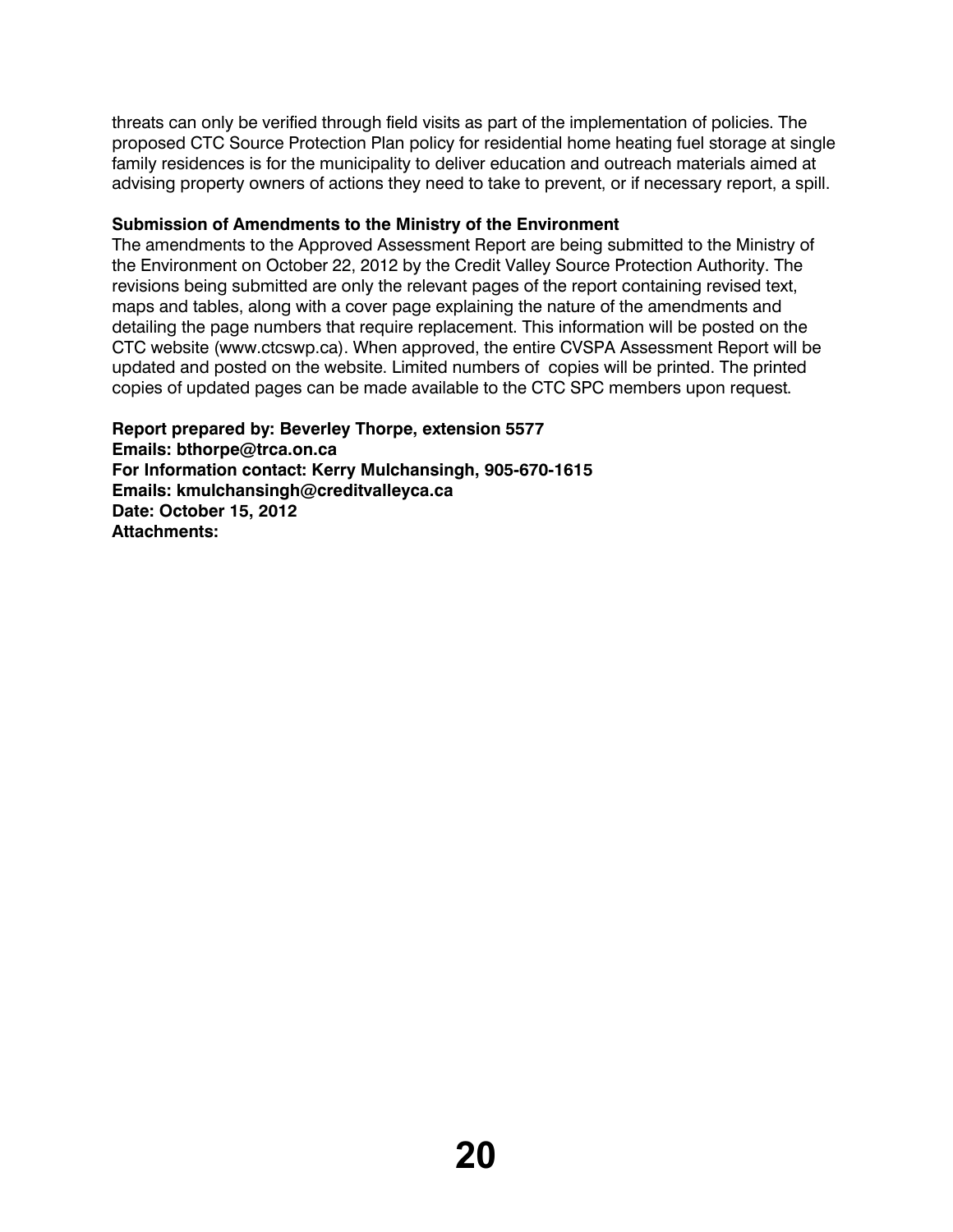**TO:** Chair and Members of the Source Protection Committee Meeting #6/12, October 23, 2012

## **FROM:** Beverley Thorpe, Project Manager, CTC Region

## **RE: Submission of the CTC Proposed Protection Plan to the Minister of the Environment**

## **KEY ISSUE**

Information update on submission of the CTC Proposed Source Protection Plan jointly by the three Source Protection Authorities to the Minister of the Environment.

## **RECOMMENDATION**

## **THAT the CTC SPC receives this report for information.**

## **BACKGROUND**

At Meeting #5/12 held August 14, 2012, the CTC SPC approved the policies to be included in the Proposed Source Protection Plan (the Plan) covering all three Source Protection Areas (Credit Valley, Toronto and Region, and Central Lake Ontario) within the CTC Source Protection Region.

Staff circulated the revised policies to all SPC members following the meeting and requested that any errors or omissions be identified prior to submission of the Plan and Explanatory Document to each Source Protection Authority to undertake the required second (final) public consultation. Staff prepared the necessary files including the revised Plan, Explanatory Document (containing all comments received and how they were addressed) and maps, along with notice letters.

## **Public Consultation**

The second consultation was carried out under the direction of the three Source Protection Authorities. The consultation ran from September 7 through October 8, 2012. All documents and maps were posted on the website. Notice letters and electronic files were sent via courier to clerks of all municipalities, as well as sending a notice via email. All persons or organizations who had previously commented, as well as those subscribing to our email list were sent notices and advised where the Plan could be viewed or downloaded from the website. A USB key containing the files was sent upon request.

Individuals who were newly impacted by the revised well head protection areas in Acton and Georgetown were mailed individual packages of information, including notice of the opportunity to comment on either or both the updated technical information and the Plan.

Comments were received from 4 provincial ministries and agencies; 9 municipalities; 2 conservation authorities; 3 industry or business interests; 2 public interest groups; and 14 members of the public. Staff have made additional editorial and minor changes to the Plan as posted. No changes have been made to policy directions or rationale.